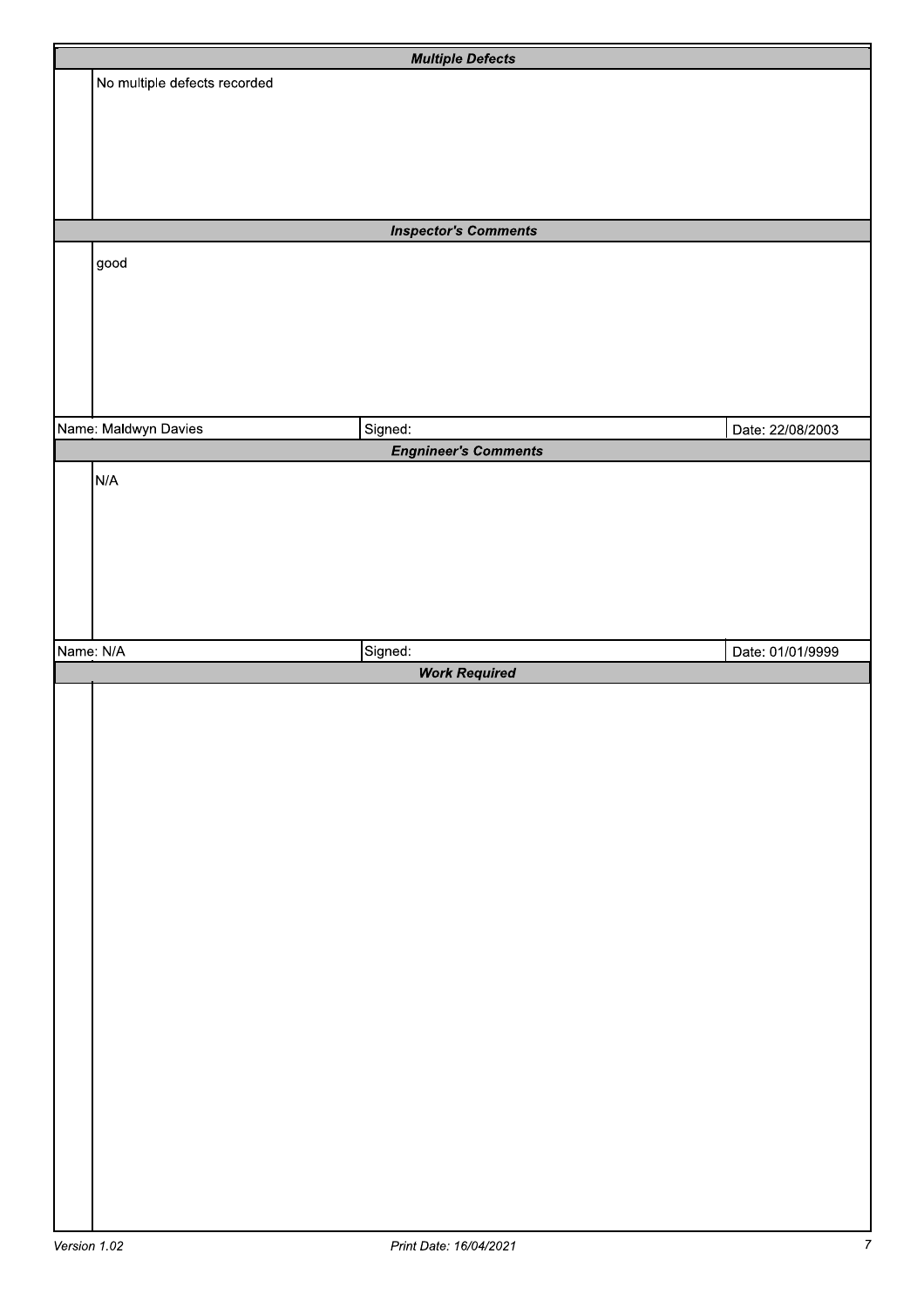|                                             | <b>GENERAL INSPECTION CSS</b><br>Inspector: Maldwyn Davies |                                              |  |                  |                           |     |                          | Form 8 of 31 for this bridge                |                |                                                                          |
|---------------------------------------------|------------------------------------------------------------|----------------------------------------------|--|------------------|---------------------------|-----|--------------------------|---------------------------------------------|----------------|--------------------------------------------------------------------------|
| Structure Name: MARLAIS, LLANDYBIE          |                                                            |                                              |  |                  |                           |     |                          | Date: 14/05/2007                            |                |                                                                          |
|                                             | Structure Ref/No: C2138_1<br>Span Width: 8.10m             |                                              |  |                  |                           |     |                          | Map Ref: 261916, 215472                     |                |                                                                          |
|                                             | Span Length: 4.90m<br>Span 1 of 2 no. Spans. of 4 Spans    |                                              |  |                  |                           |     |                          | Primary Deck Form: 01 Arch - Solid Spandrel |                |                                                                          |
|                                             | Span description:                                          |                                              |  |                  |                           |     |                          |                                             |                |                                                                          |
|                                             |                                                            | All above ground elements inspected: No      |  |                  | Photographs: No           |     |                          |                                             |                | Secondary Deck Form: 20 No Secondary<br>Deck Element No Transverse Beams |
|                                             |                                                            | Number of construction forms in bridge/span: |  |                  |                           |     |                          |                                             |                |                                                                          |
| <b>Set</b>                                  | No                                                         | <b>Element Description</b>                   |  | ${\bf S}$        | Ex                        | Def | W                        | P                                           | Cost           | <b>Comments</b>                                                          |
|                                             |                                                            | 36 PRIMARY DECK ELEMENT (TABLE               |  | $\boldsymbol{2}$ | В                         | 3.2 | ${\sf R}$                | Г                                           |                | 500 small pockets of open joints - needs                                 |
|                                             |                                                            | 2)                                           |  |                  |                           |     |                          |                                             |                | some pointing                                                            |
| DECK ELEMENTS                               |                                                            |                                              |  |                  |                           |     |                          |                                             |                |                                                                          |
|                                             |                                                            |                                              |  |                  |                           |     |                          |                                             |                |                                                                          |
|                                             |                                                            |                                              |  |                  |                           |     |                          |                                             |                |                                                                          |
|                                             |                                                            |                                              |  |                  |                           |     |                          |                                             |                |                                                                          |
|                                             |                                                            |                                              |  |                  |                           |     |                          |                                             |                |                                                                          |
|                                             |                                                            | 95 ABUTMENTS (INCL. ARCH                     |  | $\overline{2}$   | $\mathbf C$               | 3.2 | $\mathsf R$              | L                                           |                | 500 pointing required                                                    |
| <b>SUB STRUCTURE</b><br><b>LOAD BEARING</b> |                                                            | SPRINGING)<br>96 SPANDREL WALL/HEAD WALL     |  | $\mathbf{1}$     | $\overline{A}$            | 3.1 | $\overline{\mathcal{E}}$ | $\overline{\phantom{a}}$                    | $\overline{0}$ |                                                                          |
|                                             |                                                            |                                              |  |                  |                           |     |                          |                                             |                |                                                                          |
|                                             |                                                            |                                              |  |                  |                           |     |                          |                                             |                |                                                                          |
|                                             |                                                            |                                              |  |                  |                           |     |                          |                                             |                |                                                                          |
|                                             |                                                            |                                              |  |                  |                           |     |                          |                                             |                |                                                                          |
|                                             |                                                            | 83 HANDRAIL/PARAPETS/SAFETY                  |  | 1                | A                         | 3.1 | $\overline{\cdot}$       | $\boldsymbol{\mathcal{P}}$                  |                | $0$ masonry u/s and d/s                                                  |
| SAFETY ELEMENTS                             |                                                            | <b>FENCES</b>                                |  |                  |                           |     |                          |                                             |                |                                                                          |
|                                             |                                                            | 84 CARRIAGEWAY SURFACING                     |  | $\mathbf{1}$     | $\boldsymbol{\mathsf{A}}$ | 9.1 | $\ddot{\phantom{0}}$     | $\ddot{\phantom{0}}$                        |                | 0 surface dressing 5.6m                                                  |
|                                             |                                                            |                                              |  |                  |                           |     |                          |                                             |                |                                                                          |
|                                             |                                                            |                                              |  |                  |                           |     |                          |                                             |                |                                                                          |
|                                             |                                                            |                                              |  |                  |                           |     |                          |                                             |                |                                                                          |
|                                             |                                                            | 5 WING WALLS                                 |  | 1                | A                         | 3.1 | $\overline{\mathcal{E}}$ | ?                                           | 0              |                                                                          |
| DGE                                         |                                                            | 89 RIVER TRAINING WORKS                      |  | $\mathbf{1}$     | $\overline{A}$            | 3.1 | $\ddot{\phantom{0}}$     | $\boldsymbol{\cdot}$                        | $\overline{0}$ |                                                                          |
| ှု                                          |                                                            |                                              |  |                  |                           |     |                          |                                             |                |                                                                          |
| ELEMEN <sub>1</sub><br>OTHER BRI            |                                                            |                                              |  |                  |                           |     |                          |                                             |                |                                                                          |
|                                             |                                                            |                                              |  |                  |                           |     |                          |                                             |                |                                                                          |
|                                             |                                                            |                                              |  |                  |                           |     |                          |                                             |                |                                                                          |
|                                             |                                                            |                                              |  |                  |                           |     |                          |                                             |                |                                                                          |
|                                             |                                                            |                                              |  |                  |                           |     |                          |                                             |                |                                                                          |
|                                             |                                                            |                                              |  |                  |                           |     |                          |                                             |                |                                                                          |
|                                             |                                                            |                                              |  |                  |                           |     |                          |                                             |                |                                                                          |
|                                             |                                                            |                                              |  |                  |                           |     |                          |                                             |                |                                                                          |
|                                             |                                                            |                                              |  |                  |                           |     |                          |                                             |                |                                                                          |
|                                             |                                                            |                                              |  |                  |                           |     |                          |                                             |                |                                                                          |
|                                             |                                                            |                                              |  |                  |                           |     |                          |                                             |                |                                                                          |
|                                             |                                                            |                                              |  |                  |                           |     |                          |                                             |                |                                                                          |
|                                             |                                                            |                                              |  |                  |                           |     |                          |                                             |                |                                                                          |
|                                             |                                                            |                                              |  |                  |                           |     |                          |                                             |                |                                                                          |
|                                             |                                                            |                                              |  |                  |                           |     |                          |                                             |                |                                                                          |
|                                             |                                                            |                                              |  |                  |                           |     |                          |                                             |                |                                                                          |
|                                             |                                                            |                                              |  |                  |                           |     |                          |                                             |                |                                                                          |
|                                             |                                                            |                                              |  |                  |                           |     |                          |                                             |                |                                                                          |
|                                             |                                                            |                                              |  |                  |                           |     |                          |                                             |                |                                                                          |
|                                             |                                                            |                                              |  |                  |                           |     |                          |                                             |                |                                                                          |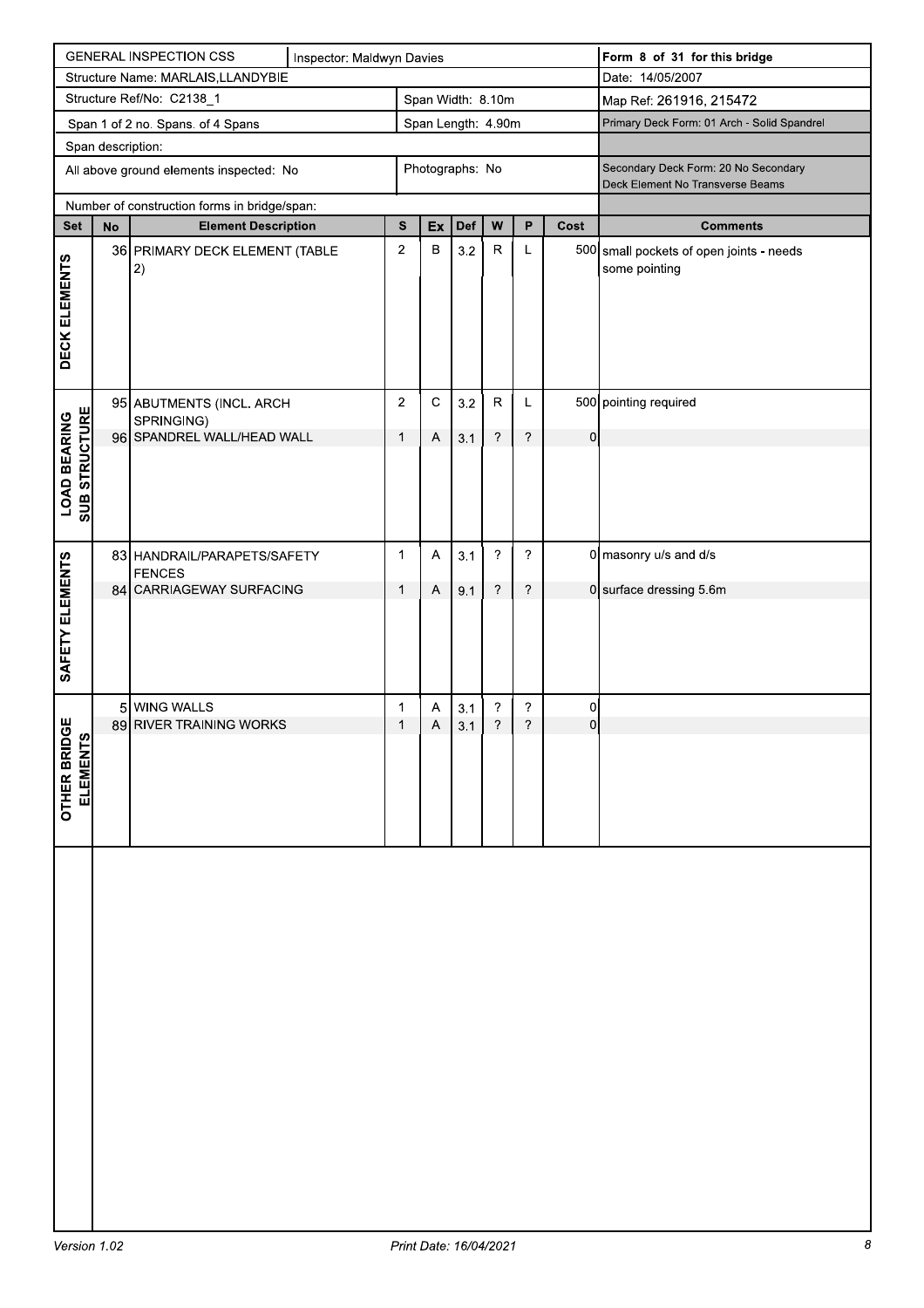|         |                                    | <b>Multiple Defects</b>        |            |                       |
|---------|------------------------------------|--------------------------------|------------|-----------------------|
|         | No multiple defects recorded       |                                |            |                       |
|         |                                    |                                |            |                       |
|         |                                    |                                |            |                       |
|         |                                    |                                |            |                       |
|         |                                    |                                |            |                       |
|         |                                    |                                |            |                       |
|         |                                    |                                |            |                       |
|         |                                    | <b>Inspector's Comments</b>    |            |                       |
|         |                                    |                                |            |                       |
|         | No comments recorded by inspector. |                                |            |                       |
|         |                                    |                                |            |                       |
|         |                                    |                                |            |                       |
|         |                                    |                                |            |                       |
|         |                                    |                                |            |                       |
|         |                                    |                                |            |                       |
|         |                                    |                                |            |                       |
|         |                                    |                                |            |                       |
|         | Name: Maldwyn Davies               | Signed:                        |            | Date: 14/05/2007      |
|         |                                    | <b>Engnineer's Comments</b>    |            |                       |
|         | No comments recorded by engineer.  |                                |            |                       |
|         |                                    |                                |            |                       |
|         |                                    |                                |            |                       |
|         |                                    |                                |            |                       |
|         |                                    |                                |            |                       |
|         |                                    |                                |            |                       |
|         |                                    |                                |            |                       |
|         |                                    |                                |            |                       |
|         |                                    |                                |            |                       |
|         |                                    |                                |            |                       |
| Name: ? |                                    | Signed:                        |            | Date: 01/01/9999      |
|         |                                    | <b>Work Required</b>           |            |                       |
|         |                                    |                                |            |                       |
|         | Reference No.                      | <b>Suggested Remedial Work</b> | Priority   | <b>Estimated Cost</b> |
|         | 36                                 | R REPAIR / MAINTAIN            | <b>LOW</b> | £500                  |
|         | 95                                 | R REPAIR / MAINTAIN            | LOW        | £500                  |
|         |                                    |                                |            |                       |
|         |                                    |                                |            |                       |
|         |                                    |                                |            |                       |
|         |                                    |                                |            |                       |
|         |                                    |                                |            |                       |
|         |                                    |                                |            |                       |
|         |                                    |                                |            |                       |
|         |                                    |                                |            |                       |
|         |                                    |                                |            |                       |
|         |                                    |                                |            |                       |
|         |                                    |                                |            |                       |
|         |                                    |                                |            |                       |
|         |                                    |                                |            |                       |
|         |                                    |                                |            |                       |
|         |                                    |                                |            |                       |
|         |                                    |                                |            |                       |
|         |                                    |                                |            |                       |
|         |                                    |                                |            |                       |
|         |                                    |                                |            |                       |
|         |                                    |                                |            |                       |
|         |                                    |                                |            |                       |
|         |                                    |                                |            |                       |
|         |                                    |                                |            |                       |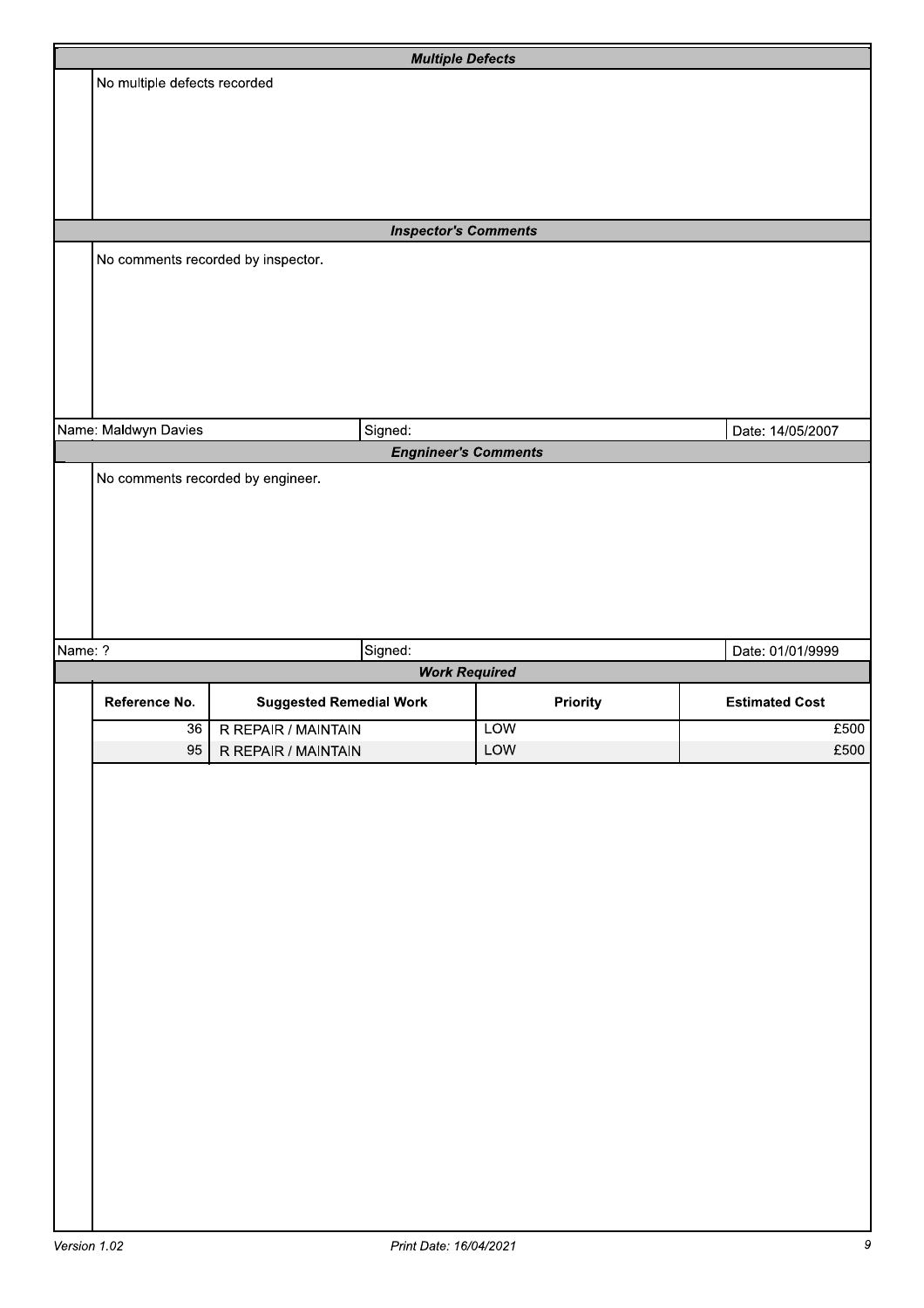|                                             | <b>GENERAL INSPECTION CSS</b><br>Inspector: A.R.Haywood |                                              |  |                   |                    |      |                | Form 10 of 31 for this bridge |                |                                                                                                                                                                                                                                                                                                 |
|---------------------------------------------|---------------------------------------------------------|----------------------------------------------|--|-------------------|--------------------|------|----------------|-------------------------------|----------------|-------------------------------------------------------------------------------------------------------------------------------------------------------------------------------------------------------------------------------------------------------------------------------------------------|
| Structure Name: MARLAIS, LLANDYBIE          |                                                         |                                              |  |                   |                    |      |                | Date: 13/07/2010              |                |                                                                                                                                                                                                                                                                                                 |
|                                             |                                                         | Structure Ref/No: C2138_1                    |  | Span Width: 8.10m |                    |      |                |                               |                | Map Ref: 261916, 215472                                                                                                                                                                                                                                                                         |
|                                             |                                                         | Span 1 of 2 no. Spans. of 4 Spans            |  |                   | Span Length: 4.90m |      |                |                               |                | Primary Deck Form: 01 Arch - Solid Spandrel                                                                                                                                                                                                                                                     |
|                                             | Span description:                                       |                                              |  |                   |                    |      |                |                               |                |                                                                                                                                                                                                                                                                                                 |
| All above ground elements inspected: Yes    |                                                         |                                              |  |                   | Photographs: Yes   |      |                |                               |                | Secondary Deck Form: 20 No Secondary<br>Deck Element No Transverse Beams                                                                                                                                                                                                                        |
|                                             |                                                         | Number of construction forms in bridge/span: |  |                   |                    |      |                |                               |                |                                                                                                                                                                                                                                                                                                 |
| <b>Set</b>                                  | No                                                      | <b>Element Description</b>                   |  | S                 | Ex                 | Def  | W              | P                             | Cost           | <b>Comments</b>                                                                                                                                                                                                                                                                                 |
| DECK ELEMENTS                               |                                                         | 36 PRIMARY DECK ELEMENT (TABLE<br> 2)        |  | $\overline{c}$    | B                  | 3.2  | $\mathsf R$    | L                             |                | 600 small pockets of open joints - needs<br>some pointing                                                                                                                                                                                                                                       |
|                                             |                                                         | 95 ABUTMENTS (INCL. ARCH                     |  | $\overline{2}$    | $\mathbf C$        | 3.2  | $\mathsf{R}$   | L                             |                | 600 pointing required                                                                                                                                                                                                                                                                           |
|                                             |                                                         | SPRINGING)<br>96 SPANDREL WALL/HEAD WALL     |  | 1                 | Α                  | 3.1  | ?              | $\overline{\phantom{a}}$      |                | 0 Stone.                                                                                                                                                                                                                                                                                        |
| <b>SUB STRUCTURE</b><br><b>LOAD BEARING</b> |                                                         |                                              |  |                   |                    |      |                |                               |                |                                                                                                                                                                                                                                                                                                 |
| DURABILITY<br>ELEMENTS                      |                                                         | 33 WATERPROOFING                             |  | $\overline{2}$    | $\mathsf C$        | 14.2 | N              | ?                             |                | 0 Minor seepage at arch rings and<br>stainining throughout.                                                                                                                                                                                                                                     |
| <b>IENTS</b><br>SAFETY ELEM                 |                                                         | 83 HANDRAIL/PARAPETS/SAFETY<br><b>FENCES</b> |  | $\overline{2}$    | В                  | 3.2  | N              | ?                             |                | 0 Both parapets stone with flat dressed<br>coping stones, most of which are<br>reddish in colour. U/s - 30.9m length x<br>0.77 - 0.98m ht. x 470 - 560mm. width.<br>D/s - 20.3m length x 0.7 -0 0.88m ht. x<br>480mm. width, with return at south end<br>of 2m length x 0.7m ht. x 480mm width. |
|                                             |                                                         | 84 CARRIAGEWAY SURFACING                     |  | 3                 | $\mathsf C$        | 9.1  | $\mathsf{N}$   | ?                             |                | 0 Tarmac. 5.8m wide straight. Cover -<br>approx. 150mm. u/s and d/s.                                                                                                                                                                                                                            |
|                                             |                                                         | 5 WING WALLS                                 |  | 3                 | С                  | 5.2  | ${\sf R}$      | L                             | 350            |                                                                                                                                                                                                                                                                                                 |
| <b>OTHER BRIDGE</b><br><b>ELEMENTS</b>      |                                                         | 86 INVERT/RIVER BED                          |  | 1                 | Α                  | 7.1  | $\gamma$       | $\gamma$                      | $\overline{0}$ |                                                                                                                                                                                                                                                                                                 |
| ANCILLIARY<br><b>ELEMENTS</b>               |                                                         | 99 SERVICES                                  |  | 6                 | $\mathsf F$        | 0.0  | $\overline{?}$ | ?                             |                | 0 Large water(?) main crossing in front of<br>u/s arch. B.T. covers in c'way on both<br>sides of c'way south side of bridge and<br>on u/s side on north side.                                                                                                                                   |
|                                             |                                                         |                                              |  |                   |                    |      |                |                               |                |                                                                                                                                                                                                                                                                                                 |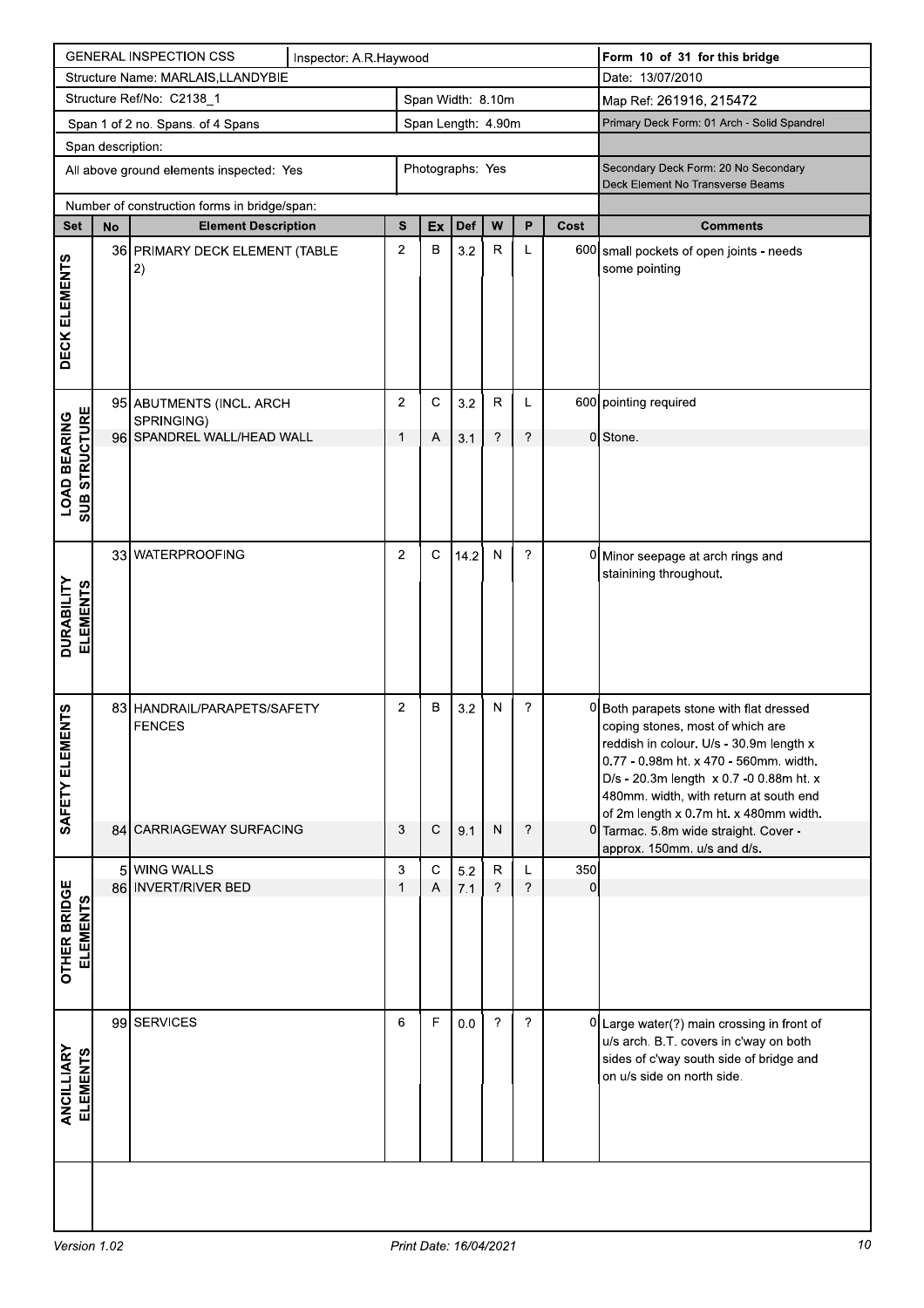|         |                                   |                                                     | <b>Multiple Defects</b>     |                       |
|---------|-----------------------------------|-----------------------------------------------------|-----------------------------|-----------------------|
|         | No multiple defects recorded      |                                                     |                             |                       |
|         |                                   |                                                     |                             |                       |
|         |                                   |                                                     |                             |                       |
|         |                                   |                                                     |                             |                       |
|         |                                   |                                                     |                             |                       |
|         |                                   |                                                     |                             |                       |
|         |                                   |                                                     | <b>Inspector's Comments</b> |                       |
|         |                                   | Large water (?) main crossing in front of u/s arch. |                             |                       |
|         |                                   |                                                     |                             |                       |
|         |                                   |                                                     |                             |                       |
|         |                                   |                                                     |                             |                       |
|         |                                   |                                                     |                             |                       |
|         |                                   |                                                     |                             |                       |
|         |                                   |                                                     |                             |                       |
|         | Name: A.R.Haywood                 | Signed:                                             |                             | Date: 13/07/2010      |
|         |                                   |                                                     | <b>Engnineer's Comments</b> |                       |
|         | No comments recorded by engineer. |                                                     |                             |                       |
|         |                                   |                                                     |                             |                       |
|         |                                   |                                                     |                             |                       |
|         |                                   |                                                     |                             |                       |
|         |                                   |                                                     |                             |                       |
|         |                                   |                                                     |                             |                       |
|         |                                   |                                                     |                             |                       |
|         |                                   |                                                     |                             |                       |
| Name: ? |                                   | Signed:                                             |                             | Date: 01/01/9999      |
|         |                                   |                                                     | <b>Work Required</b>        |                       |
|         | Reference No.                     | <b>Suggested Remedial Work</b>                      | Priority                    | <b>Estimated Cost</b> |
|         | $\overline{5}$                    | R REPAIR / MAINTAIN                                 | <b>LOW</b>                  | £350                  |
|         | 33                                | N NO ACTION MONITOR ONLY                            | $\overline{?}$              | £0                    |
|         | 36                                | R REPAIR / MAINTAIN                                 | LOW                         | £600                  |
|         | 83                                | N NO ACTION MONITOR ONLY                            | $\overline{?}$              | $\pounds 0$           |
|         | 84                                | N NO ACTION MONITOR ONLY                            | $\overline{?}$              | $\mathfrak{L}0$       |
|         | 95                                | R REPAIR / MAINTAIN                                 | LOW                         | £600                  |
|         |                                   |                                                     |                             |                       |
|         |                                   |                                                     |                             |                       |
|         |                                   |                                                     |                             |                       |
|         |                                   |                                                     |                             |                       |
|         |                                   |                                                     |                             |                       |
|         |                                   |                                                     |                             |                       |
|         |                                   |                                                     |                             |                       |
|         |                                   |                                                     |                             |                       |
|         |                                   |                                                     |                             |                       |
|         |                                   |                                                     |                             |                       |
|         |                                   |                                                     |                             |                       |
|         |                                   |                                                     |                             |                       |
|         |                                   |                                                     |                             |                       |
|         |                                   |                                                     |                             |                       |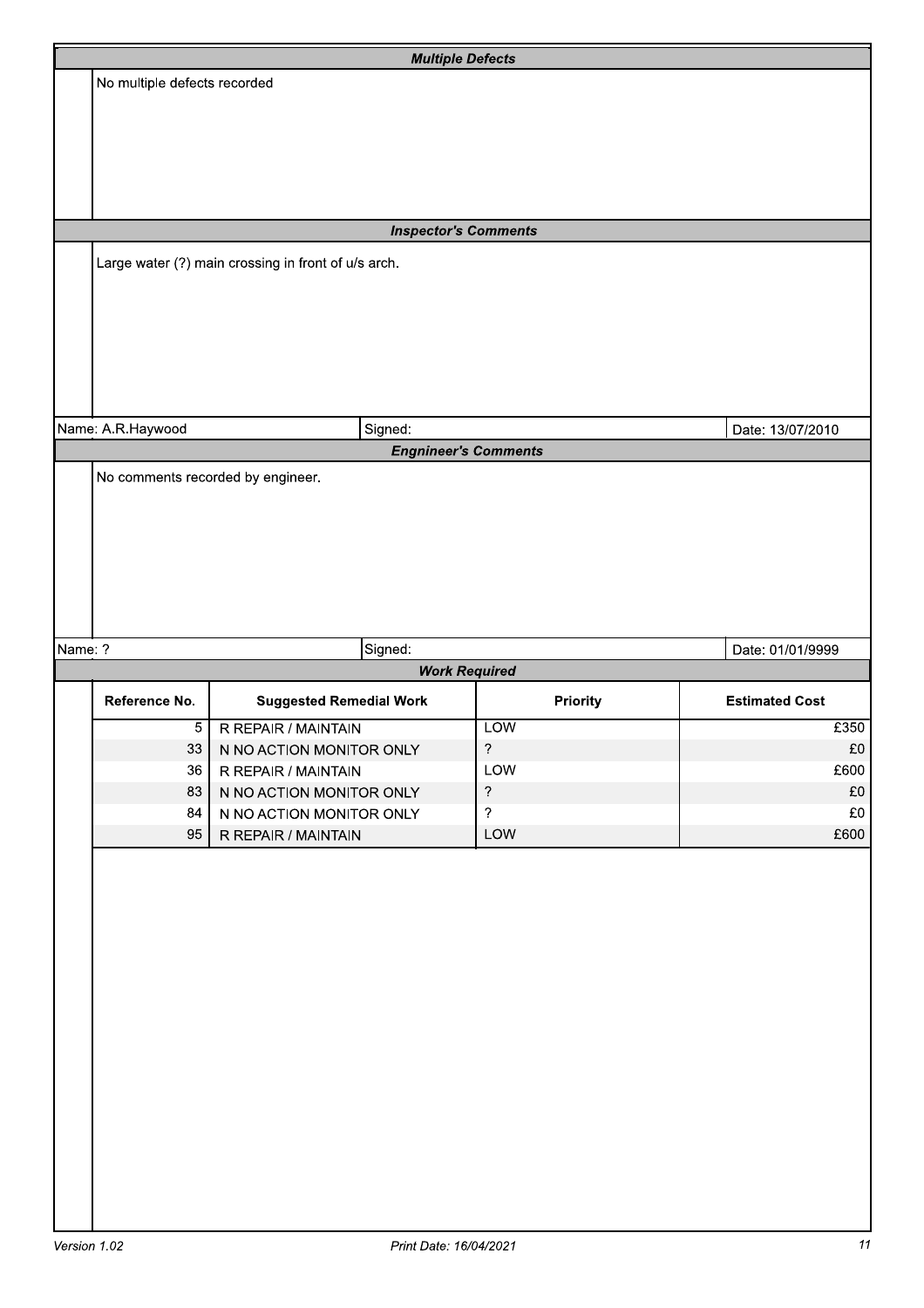| <b>GENERAL INSPECTION CSS</b><br>Inspector: A.R.Haywood |                                                        |                                              |  |              |                           |     | Form 12 of 31 for this bridge |                            |                                             |                                                                          |
|---------------------------------------------------------|--------------------------------------------------------|----------------------------------------------|--|--------------|---------------------------|-----|-------------------------------|----------------------------|---------------------------------------------|--------------------------------------------------------------------------|
| Structure Name: MARLAIS, LLANDYBIE                      |                                                        |                                              |  |              |                           |     |                               | Date: 13/07/2010           |                                             |                                                                          |
|                                                         | Structure Ref/No: C2138_1<br>Span Width: 8.10m         |                                              |  |              |                           |     |                               | Map Ref: 261916, 215472    |                                             |                                                                          |
|                                                         | Span Length: 1.55m<br>Span 2 of 2 no.Spans. of 4 Spans |                                              |  |              |                           |     |                               |                            | Primary Deck Form: 01 Arch - Solid Spandrel |                                                                          |
|                                                         | Span description:                                      |                                              |  |              |                           |     |                               |                            |                                             |                                                                          |
|                                                         |                                                        | All above ground elements inspected: Yes     |  |              | Photographs: Yes          |     |                               |                            |                                             | Secondary Deck Form: 20 No Secondary<br>Deck Element No Transverse Beams |
|                                                         |                                                        | Number of construction forms in bridge/span: |  |              |                           |     |                               |                            |                                             |                                                                          |
| <b>Set</b>                                              | ${\sf No}$                                             | <b>Element Description</b>                   |  | ${\bf s}$    | Ex                        | Def | ${\bf W}$                     | P                          | Cost                                        | <b>Comments</b>                                                          |
| DECK ELEMENTS                                           |                                                        | 36 PRIMARY DECK ELEMENT (TABLE<br> 2)        |  | $\mathbf{1}$ | $\mathsf A$               | 3.1 | $\boldsymbol{?}$              | $\boldsymbol{\mathcal{P}}$ | $\overline{0}$                              |                                                                          |
| <b>SUB STRUCTURE</b><br><b>LOAD BEARING</b>             |                                                        | 96 SPANDREL WALL/HEAD WALL                   |  | $\mathbf{1}$ | $\boldsymbol{\mathsf{A}}$ | 3.1 | $\overline{\phantom{a}}$      | $\overline{\phantom{0}}$   |                                             | 0 Stone.                                                                 |
| <b>OTHER BRIDGE</b><br><b>ELEMENTS</b>                  |                                                        | 86 INVERT/RIVER BED                          |  | 3            | $\mathsf C$               | 7.2 | ${\sf R}$                     | M                          |                                             | 750 Debris build up at inlet and outlet needs<br>removing.               |
|                                                         |                                                        |                                              |  |              |                           |     |                               |                            |                                             |                                                                          |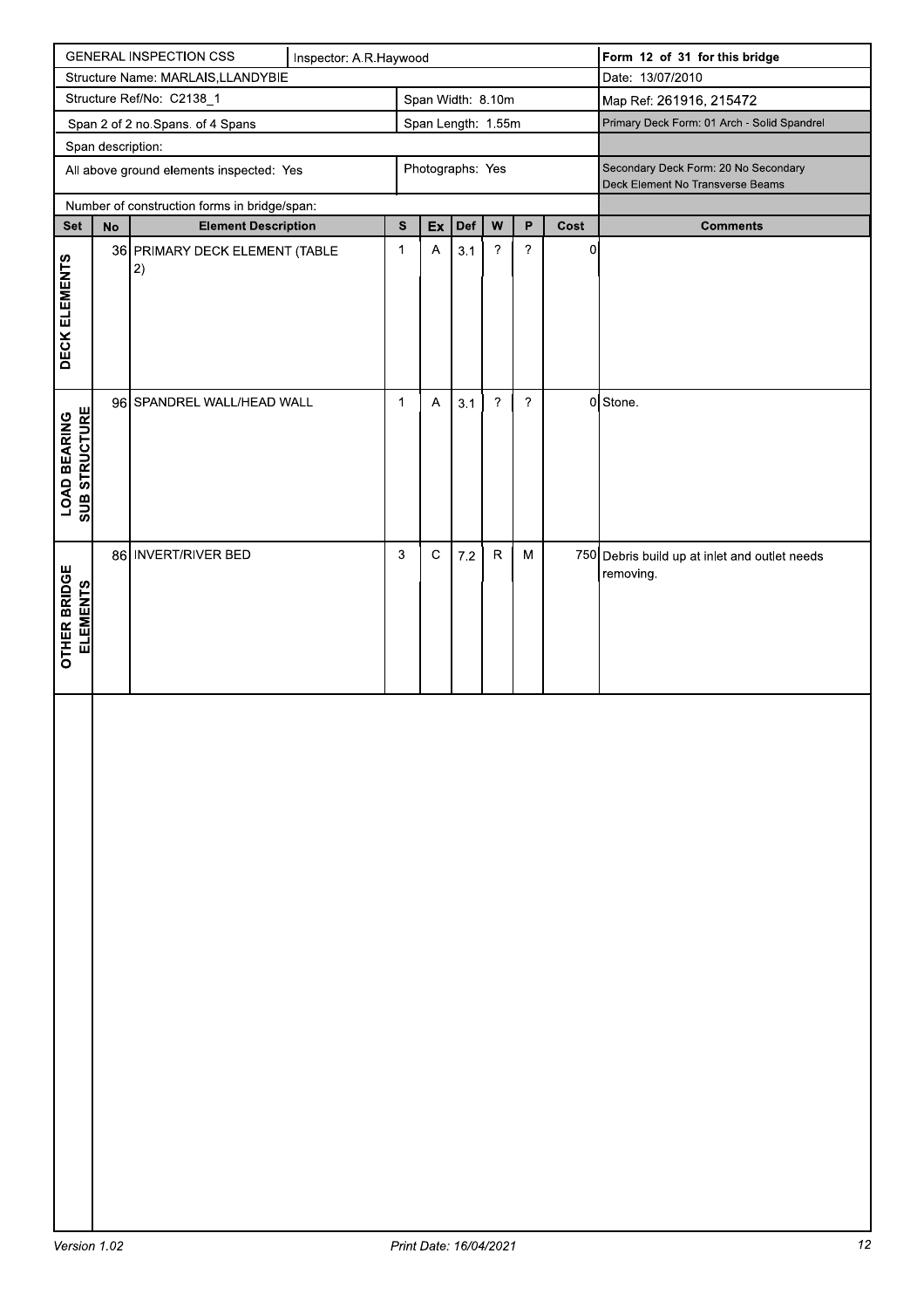|         |                                   | <b>Multiple Defects</b>                                                                                             |                 |                       |
|---------|-----------------------------------|---------------------------------------------------------------------------------------------------------------------|-----------------|-----------------------|
|         | No multiple defects recorded      |                                                                                                                     |                 |                       |
|         |                                   |                                                                                                                     |                 |                       |
|         |                                   |                                                                                                                     |                 |                       |
|         |                                   |                                                                                                                     |                 |                       |
|         |                                   |                                                                                                                     |                 |                       |
|         |                                   |                                                                                                                     |                 |                       |
|         |                                   | <b>Inspector's Comments</b>                                                                                         |                 |                       |
|         | section clear.                    | Inlet partially obstructed by tipped debris from nearby workshop. Outlet partially obstructed by earth bank. Inside |                 |                       |
|         |                                   |                                                                                                                     |                 |                       |
|         |                                   |                                                                                                                     |                 |                       |
|         |                                   |                                                                                                                     |                 |                       |
|         |                                   |                                                                                                                     |                 |                       |
|         |                                   |                                                                                                                     |                 |                       |
|         | Name: A.R.Haywood                 | Signed:                                                                                                             |                 | Date: 13/07/2010      |
|         |                                   | <b>Engnineer's Comments</b>                                                                                         |                 |                       |
|         | No comments recorded by engineer. |                                                                                                                     |                 |                       |
|         |                                   |                                                                                                                     |                 |                       |
|         |                                   |                                                                                                                     |                 |                       |
|         |                                   |                                                                                                                     |                 |                       |
|         |                                   |                                                                                                                     |                 |                       |
|         |                                   |                                                                                                                     |                 |                       |
| Name: ? |                                   | Signed:                                                                                                             |                 | Date: 01/01/9999      |
|         |                                   | <b>Work Required</b>                                                                                                |                 |                       |
|         | Reference No.                     | <b>Suggested Remedial Work</b>                                                                                      | <b>Priority</b> | <b>Estimated Cost</b> |
|         | $\overline{86}$                   | R REPAIR / MAINTAIN                                                                                                 | <b>MEDIUM</b>   | £750                  |
|         |                                   |                                                                                                                     |                 |                       |
|         |                                   |                                                                                                                     |                 |                       |
|         |                                   |                                                                                                                     |                 |                       |
|         |                                   |                                                                                                                     |                 |                       |
|         |                                   |                                                                                                                     |                 |                       |
|         |                                   |                                                                                                                     |                 |                       |
|         |                                   |                                                                                                                     |                 |                       |
|         |                                   |                                                                                                                     |                 |                       |
|         |                                   |                                                                                                                     |                 |                       |
|         |                                   |                                                                                                                     |                 |                       |
|         |                                   |                                                                                                                     |                 |                       |
|         |                                   |                                                                                                                     |                 |                       |
|         |                                   |                                                                                                                     |                 |                       |
|         |                                   |                                                                                                                     |                 |                       |
|         |                                   |                                                                                                                     |                 |                       |
|         |                                   |                                                                                                                     |                 |                       |
|         |                                   |                                                                                                                     |                 |                       |
|         |                                   |                                                                                                                     |                 |                       |
|         |                                   |                                                                                                                     |                 |                       |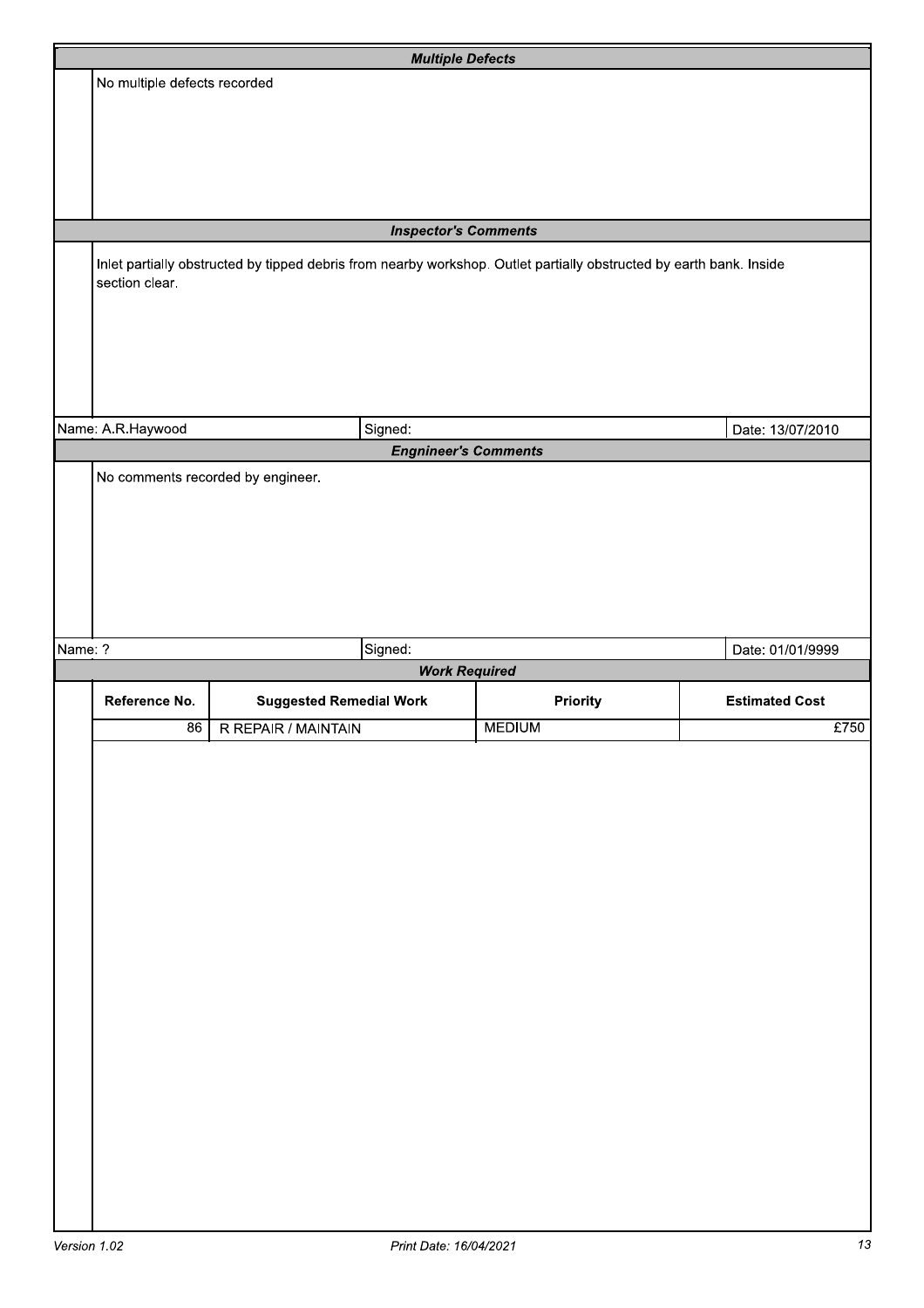|                                             |                                                         | <b>GENERAL INSPECTION CSS</b>                                            | Inspector: ARH   |                     |                   |             |                               |                                                                          |                     | Form 14 of 31 for this bridge                                                                                                                                                                                                                                                                                                                                                                                                                     |
|---------------------------------------------|---------------------------------------------------------|--------------------------------------------------------------------------|------------------|---------------------|-------------------|-------------|-------------------------------|--------------------------------------------------------------------------|---------------------|---------------------------------------------------------------------------------------------------------------------------------------------------------------------------------------------------------------------------------------------------------------------------------------------------------------------------------------------------------------------------------------------------------------------------------------------------|
|                                             |                                                         | Structure Name: MARLAIS, LLANDYBIE                                       |                  |                     |                   |             |                               |                                                                          |                     | Date: 14/05/2014                                                                                                                                                                                                                                                                                                                                                                                                                                  |
|                                             |                                                         | Structure Ref/No: C2138_1                                                |                  |                     | Span Width: 8.10m |             |                               |                                                                          |                     | Map Ref: 261916, 215472                                                                                                                                                                                                                                                                                                                                                                                                                           |
|                                             | Span Length: 4.90m<br>Span 1 of 2 no. Spans. of 4 Spans |                                                                          |                  |                     |                   |             |                               | Primary Deck Form: 01 Arch - Solid Spandrel                              |                     |                                                                                                                                                                                                                                                                                                                                                                                                                                                   |
|                                             | Span description:                                       |                                                                          |                  |                     |                   |             |                               |                                                                          |                     |                                                                                                                                                                                                                                                                                                                                                                                                                                                   |
| All above ground elements inspected: Yes    |                                                         |                                                                          | Photographs: Yes |                     |                   |             |                               | Secondary Deck Form: 20 No Secondary<br>Deck Element No Transverse Beams |                     |                                                                                                                                                                                                                                                                                                                                                                                                                                                   |
|                                             |                                                         | Number of construction forms in bridge/span:                             |                  |                     |                   |             |                               |                                                                          |                     |                                                                                                                                                                                                                                                                                                                                                                                                                                                   |
| <b>Set</b>                                  | <b>No</b>                                               | <b>Element Description</b>                                               |                  | S                   | Ex                | Def         | W                             | P                                                                        | Cost                | <b>Comments</b>                                                                                                                                                                                                                                                                                                                                                                                                                                   |
| DECK ELEMENTS                               |                                                         | 36 PRIMARY DECK ELEMENT (TABLE<br>2)                                     |                  | 2                   | B                 | 3.2         | $\mathsf{R}$                  | L                                                                        |                     | 650 small pockets of open joints - needs<br>some pointing                                                                                                                                                                                                                                                                                                                                                                                         |
|                                             |                                                         | 95 ABUTMENTS (INCL. ARCH                                                 |                  | $\overline{2}$      | C                 | 3.2         | $\mathsf R$                   | L                                                                        |                     | 600 Some pointing required.                                                                                                                                                                                                                                                                                                                                                                                                                       |
|                                             |                                                         | SPRINGING)<br>96 SPANDREL WALL/HEAD WALL                                 |                  | 1                   | Α                 | 3.1         | ?                             | ?                                                                        |                     | 0 Stone.                                                                                                                                                                                                                                                                                                                                                                                                                                          |
| <b>SUB STRUCTURE</b><br><b>LOAD BEARING</b> |                                                         |                                                                          |                  |                     |                   |             |                               |                                                                          |                     |                                                                                                                                                                                                                                                                                                                                                                                                                                                   |
| <b>DURABILITY<br/>ELEMENTS</b>              |                                                         | 33 WATERPROOFING                                                         |                  | $\overline{2}$      | $\mathsf C$       | 14.2        | N                             | ?                                                                        |                     | 0 Minor seepage at arch rings and<br>stainining throughout.                                                                                                                                                                                                                                                                                                                                                                                       |
| <b>ENTS</b><br>ELEM<br>SAFETY               |                                                         | 83 HANDRAIL/PARAPETS/SAFETY<br><b>FENCES</b><br>84 CARRIAGEWAY SURFACING |                  | $\overline{2}$<br>3 | B<br>$\mathsf C$  | 3.2         | N<br>$\mathsf{N}$             | ?<br>?                                                                   |                     | 0 Both parapets stone with flat dressed<br>coping stones, most of which are<br>reddish in colour. U/s - 30.9m length x<br>0.77 - 0.98m ht. x 470 - 560mm. width.<br>D/s - 20.3m length x 0.7 -0 0.88m ht. x<br>480mm. width, with return at south end<br>of 2m length x 0.7m ht. x 480mm width.                                                                                                                                                   |
|                                             |                                                         |                                                                          |                  |                     |                   | 9.1         |                               |                                                                          |                     | 0 Hot Rolled Ashphalt. 5.8m wide straight.<br>Cover approx. 150mm. u/s and d/s.                                                                                                                                                                                                                                                                                                                                                                   |
|                                             |                                                         | 5 WING WALLS                                                             |                  | 3                   | $\mathbf C$       | 5.2         | $\mathsf{R}$                  | L                                                                        | 350                 |                                                                                                                                                                                                                                                                                                                                                                                                                                                   |
| <b>OTHER BRIDGE</b><br><b>ELEMENTS</b>      |                                                         | 86 INVERT/RIVER BED<br>89 RIVER TRAINING WORKS                           |                  | 1<br>1              | Α<br>Α            | 99.1<br>3.1 | ?<br>$\overline{\phantom{a}}$ | $\boldsymbol{\gamma}$<br>?                                               | $\overline{0}$<br>0 |                                                                                                                                                                                                                                                                                                                                                                                                                                                   |
| ANCILLIARY<br><b>ELEMENTS</b>               |                                                         | 99 SERVICES                                                              |                  | 1                   | A                 | 99.1        | $\overline{?}$                | ?                                                                        |                     | 0 Large water(?) main crossing in front of<br>u/s arch. B.T. covers in c'way on both<br>sides of c'way south side of bridge and<br>on u/s side on north side. Galv. P.L. (?)<br>box with danger warning on, Electric pole<br>with P.L. and illuminated traffic sign all<br>near south end of u/s parapet. Water<br>crossing under conc. in river bed above<br>inlet? Water marker posts in bank each<br>side of conc. Gas pipeline in vicinity to |
|                                             |                                                         |                                                                          |                  |                     |                   |             |                               |                                                                          |                     | south side of u/s.                                                                                                                                                                                                                                                                                                                                                                                                                                |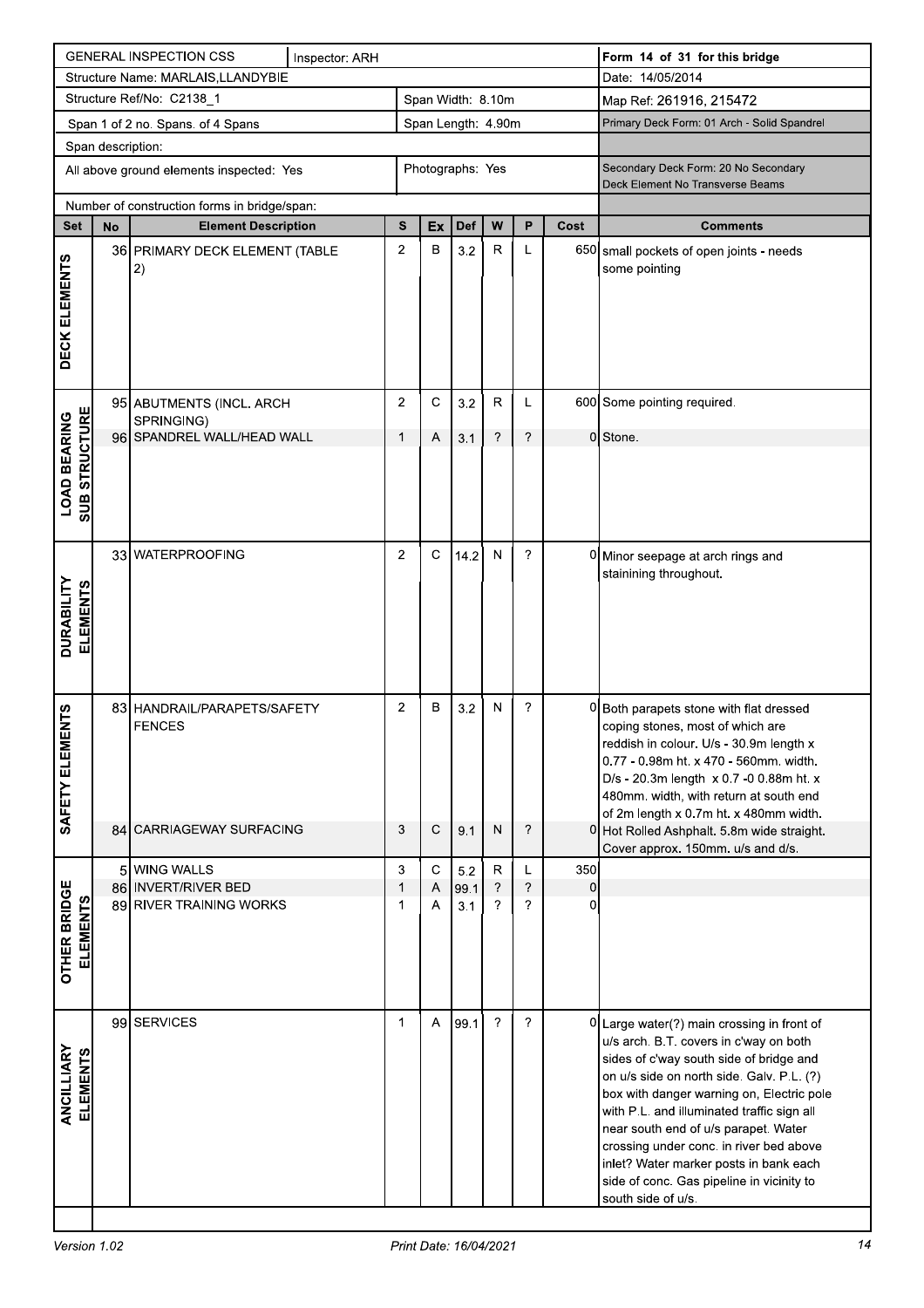|         |                              |                                                                                                                                                                                                                                                                                                                                                    | <b>Multiple Defects</b>     |                       |
|---------|------------------------------|----------------------------------------------------------------------------------------------------------------------------------------------------------------------------------------------------------------------------------------------------------------------------------------------------------------------------------------------------|-----------------------------|-----------------------|
|         | No multiple defects recorded |                                                                                                                                                                                                                                                                                                                                                    |                             |                       |
|         |                              |                                                                                                                                                                                                                                                                                                                                                    |                             |                       |
|         |                              |                                                                                                                                                                                                                                                                                                                                                    |                             |                       |
|         |                              |                                                                                                                                                                                                                                                                                                                                                    |                             |                       |
|         |                              |                                                                                                                                                                                                                                                                                                                                                    |                             |                       |
|         |                              |                                                                                                                                                                                                                                                                                                                                                    |                             |                       |
|         |                              |                                                                                                                                                                                                                                                                                                                                                    | <b>Inspector's Comments</b> |                       |
|         | on north river bank u/s.     | Area of land u/s left in front of relief culvert has been reshaped since last Inspection - possibly by Water<br>Authority. Channel has been formed along base of u/s left wing wall to allow flood water to enter relief culvert but<br>not good approach angle for channel. Environment Agency (NRW) water level markers and monitoring equipment |                             |                       |
|         |                              |                                                                                                                                                                                                                                                                                                                                                    |                             |                       |
|         | Name: ARH                    | Signed:                                                                                                                                                                                                                                                                                                                                            |                             | Date: 14/05/2014      |
|         |                              |                                                                                                                                                                                                                                                                                                                                                    | <b>Engnineer's Comments</b> |                       |
|         |                              |                                                                                                                                                                                                                                                                                                                                                    |                             |                       |
| Name: ? |                              | Signed:                                                                                                                                                                                                                                                                                                                                            |                             | Date: 01/01/9999      |
|         |                              |                                                                                                                                                                                                                                                                                                                                                    | <b>Work Required</b>        |                       |
|         | Reference No.                | <b>Suggested Remedial Work</b>                                                                                                                                                                                                                                                                                                                     | Priority                    | <b>Estimated Cost</b> |
|         | 5                            | R REPAIR / MAINTAIN                                                                                                                                                                                                                                                                                                                                | <b>LOW</b>                  | £350                  |
|         | 33                           | N NO ACTION MONITOR ONLY                                                                                                                                                                                                                                                                                                                           | $\overline{\phantom{a}}$    | £0                    |
|         |                              |                                                                                                                                                                                                                                                                                                                                                    | LOW                         | £650                  |
|         | 36                           | R REPAIR / MAINTAIN                                                                                                                                                                                                                                                                                                                                |                             |                       |
|         | 83                           | N NO ACTION MONITOR ONLY                                                                                                                                                                                                                                                                                                                           | $\gamma$                    | £0                    |
|         | 84                           | N NO ACTION MONITOR ONLY                                                                                                                                                                                                                                                                                                                           | $\overline{?}$              | £0                    |
|         | 95                           | R REPAIR / MAINTAIN                                                                                                                                                                                                                                                                                                                                | LOW                         | £600                  |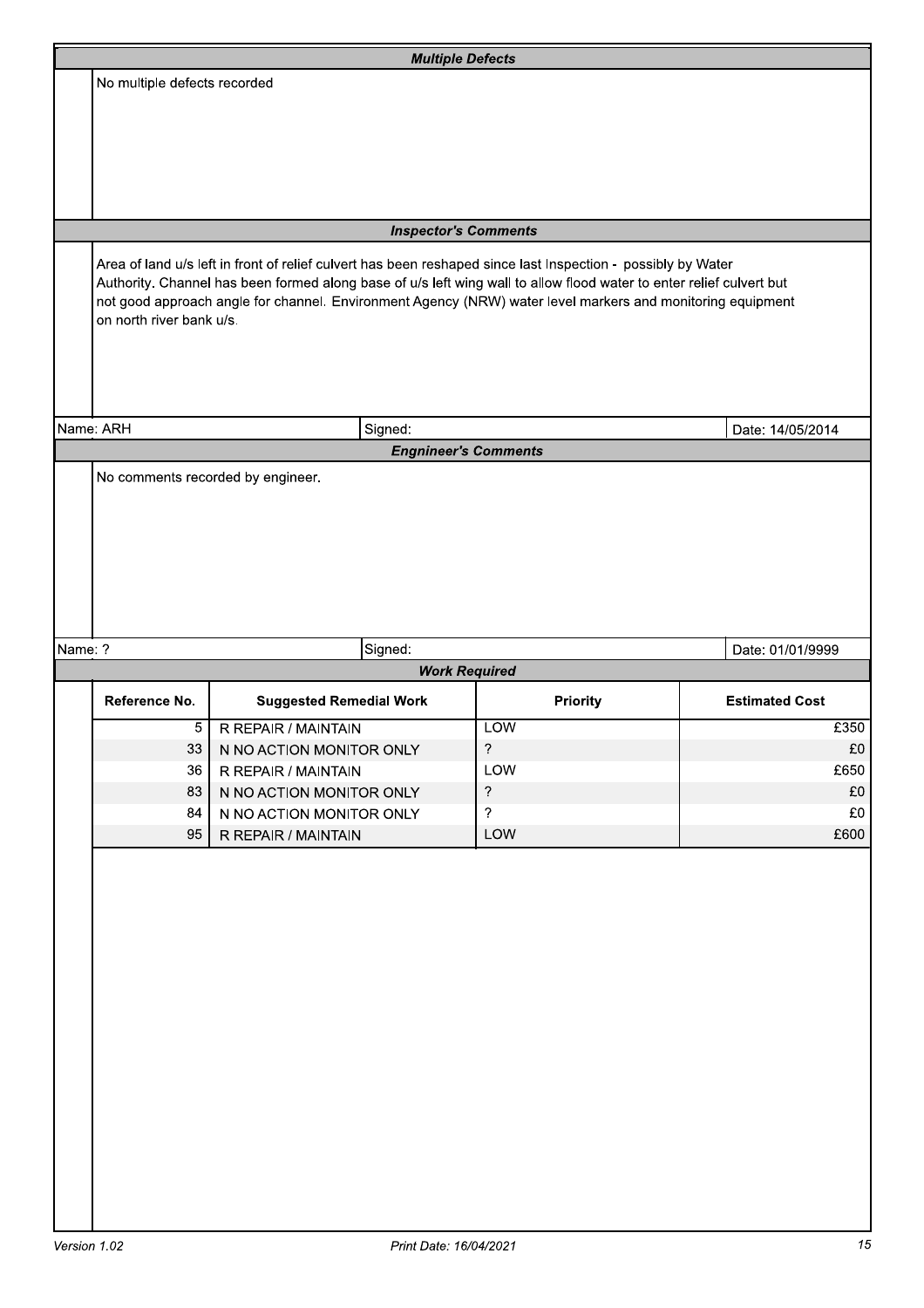| <b>GENERAL INSPECTION CSS</b><br>Inspector: ARH |                                          |                                              |  |              |             |                    |                          | Form 16 of 31 for this bridge |                |                                                                           |
|-------------------------------------------------|------------------------------------------|----------------------------------------------|--|--------------|-------------|--------------------|--------------------------|-------------------------------|----------------|---------------------------------------------------------------------------|
| Structure Name: MARLAIS, LLANDYBIE              |                                          |                                              |  |              |             |                    |                          | Date: 14/05/2014              |                |                                                                           |
| Structure Ref/No: C2138_1<br>Span Width: 8.10m  |                                          |                                              |  |              |             |                    | Map Ref: 261916, 215472  |                               |                |                                                                           |
|                                                 | Span 2 of 2 no.Spans. of 4 Spans         |                                              |  |              |             | Span Length: 1.55m |                          |                               |                | Primary Deck Form: 01 Arch - Solid Spandrel                               |
|                                                 | Span description:                        |                                              |  |              |             |                    |                          |                               |                |                                                                           |
|                                                 | All above ground elements inspected: Yes |                                              |  |              |             | Photographs: Yes   |                          |                               |                | Secondary Deck Form: 20 No Secondary<br>Deck Element No Transverse Beams  |
|                                                 |                                          | Number of construction forms in bridge/span: |  |              |             |                    |                          |                               |                |                                                                           |
| <b>Set</b>                                      | ${\sf No}$                               | <b>Element Description</b>                   |  | ${\bf s}$    | Ex          | Def                | W                        | P                             | Cost           | <b>Comments</b>                                                           |
| DECK ELEMENTS                                   |                                          | 36 PRIMARY DECK ELEMENT (TABLE<br> 2)        |  | $\mathbf{1}$ | $\mathsf A$ | 3.1                | $\boldsymbol{?}$         | $\boldsymbol{\mathcal{P}}$    | $\overline{0}$ |                                                                           |
| <b>SUB STRUCTURE</b><br><b>LOAD BEARING</b>     |                                          | 96 SPANDREL WALL/HEAD WALL                   |  | $\mathbf{1}$ | A           | 3.1                | $\overline{\phantom{a}}$ | $\overline{\phantom{0}}$      |                | 0 Stone.                                                                  |
| <b>OTHER BRIDGE</b><br><b>ELEMENTS</b>          |                                          | 86 INVERT/RIVER BED                          |  | 3            | D           | $7.2\,$            | ${\sf R}$                | M                             |                | 1,000 Culvert clearance max. 0.7m throughout.<br>Could be further cleared |
|                                                 |                                          |                                              |  |              |             |                    |                          |                               |                |                                                                           |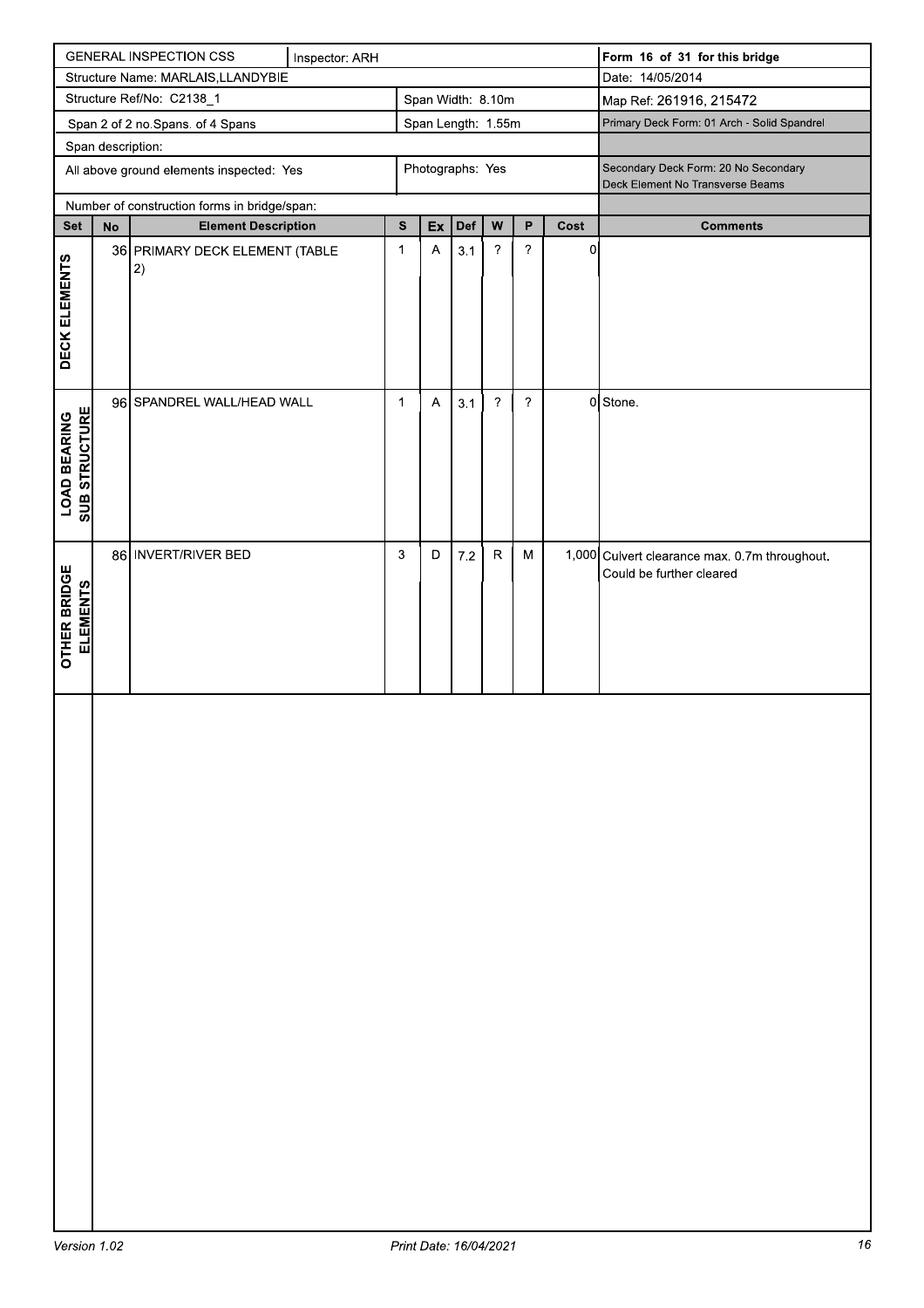|         |                                   | <b>Multiple Defects</b>                                                                                                                                                                                                            |               |                       |
|---------|-----------------------------------|------------------------------------------------------------------------------------------------------------------------------------------------------------------------------------------------------------------------------------|---------------|-----------------------|
|         | No multiple defects recorded      |                                                                                                                                                                                                                                    |               |                       |
|         |                                   |                                                                                                                                                                                                                                    |               |                       |
|         |                                   |                                                                                                                                                                                                                                    |               |                       |
|         |                                   |                                                                                                                                                                                                                                    |               |                       |
|         |                                   |                                                                                                                                                                                                                                    |               |                       |
|         |                                   |                                                                                                                                                                                                                                    |               |                       |
|         |                                   | <b>Inspector's Comments</b>                                                                                                                                                                                                        |               |                       |
|         |                                   | Area of land in front of this relief culvert appears to have been reshaped since last Inspection and channel has<br>been formed at base of u/s left wing wall to allow water to enter relief culver but channel approach angle not |               |                       |
|         |                                   | good. Clearance within culvert reasonable but could be improved.                                                                                                                                                                   |               |                       |
|         |                                   |                                                                                                                                                                                                                                    |               |                       |
|         |                                   |                                                                                                                                                                                                                                    |               |                       |
|         |                                   |                                                                                                                                                                                                                                    |               |                       |
|         |                                   |                                                                                                                                                                                                                                    |               |                       |
|         | Name: ARH                         | Signed:                                                                                                                                                                                                                            |               | Date: 14/05/2014      |
|         |                                   | <b>Engnineer's Comments</b>                                                                                                                                                                                                        |               |                       |
|         | No comments recorded by engineer. |                                                                                                                                                                                                                                    |               |                       |
|         |                                   |                                                                                                                                                                                                                                    |               |                       |
|         |                                   |                                                                                                                                                                                                                                    |               |                       |
|         |                                   |                                                                                                                                                                                                                                    |               |                       |
|         |                                   |                                                                                                                                                                                                                                    |               |                       |
|         |                                   |                                                                                                                                                                                                                                    |               |                       |
| Name: ? |                                   | Signed:                                                                                                                                                                                                                            |               | Date: 01/01/9999      |
|         |                                   | <b>Work Required</b>                                                                                                                                                                                                               |               |                       |
|         | Reference No.                     | <b>Suggested Remedial Work</b>                                                                                                                                                                                                     | Priority      | <b>Estimated Cost</b> |
|         | 86                                | R REPAIR / MAINTAIN                                                                                                                                                                                                                | <b>MEDIUM</b> | £1,000                |
|         |                                   |                                                                                                                                                                                                                                    |               |                       |
|         |                                   |                                                                                                                                                                                                                                    |               |                       |
|         |                                   |                                                                                                                                                                                                                                    |               |                       |
|         |                                   |                                                                                                                                                                                                                                    |               |                       |
|         |                                   |                                                                                                                                                                                                                                    |               |                       |
|         |                                   |                                                                                                                                                                                                                                    |               |                       |
|         |                                   |                                                                                                                                                                                                                                    |               |                       |
|         |                                   |                                                                                                                                                                                                                                    |               |                       |
|         |                                   |                                                                                                                                                                                                                                    |               |                       |
|         |                                   |                                                                                                                                                                                                                                    |               |                       |
|         |                                   |                                                                                                                                                                                                                                    |               |                       |
|         |                                   |                                                                                                                                                                                                                                    |               |                       |
|         |                                   |                                                                                                                                                                                                                                    |               |                       |
|         |                                   |                                                                                                                                                                                                                                    |               |                       |
|         |                                   |                                                                                                                                                                                                                                    |               |                       |
|         |                                   |                                                                                                                                                                                                                                    |               |                       |
|         |                                   |                                                                                                                                                                                                                                    |               |                       |
|         |                                   |                                                                                                                                                                                                                                    |               |                       |
|         |                                   |                                                                                                                                                                                                                                    |               |                       |
|         |                                   |                                                                                                                                                                                                                                    |               |                       |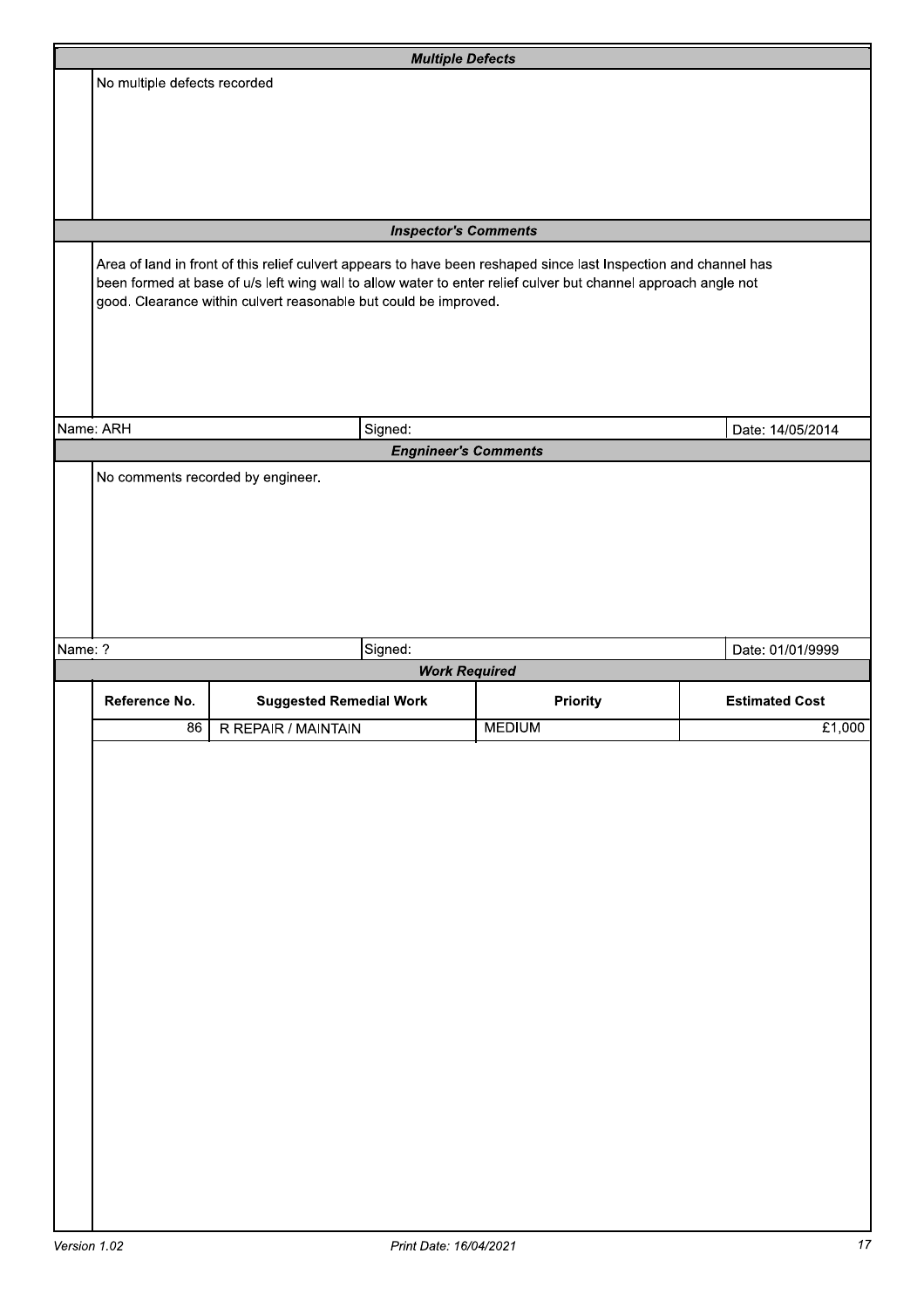|                                             | <b>GENERAL INSPECTION CSS</b><br>Inspector: Nick Davies      |                                                                          |  |                    |             |             |                         |                                                                          | Form 18 of 31 for this bridge |                                                                                                                                                                                                                                                                                                                                                                                          |
|---------------------------------------------|--------------------------------------------------------------|--------------------------------------------------------------------------|--|--------------------|-------------|-------------|-------------------------|--------------------------------------------------------------------------|-------------------------------|------------------------------------------------------------------------------------------------------------------------------------------------------------------------------------------------------------------------------------------------------------------------------------------------------------------------------------------------------------------------------------------|
|                                             | Structure Name: MARLAIS, LLANDYBIE                           |                                                                          |  |                    |             |             |                         |                                                                          |                               | Date: 16/11/2016                                                                                                                                                                                                                                                                                                                                                                         |
|                                             |                                                              | Structure Ref/No: C2138_1                                                |  | Span Width: 8.10m  |             |             |                         |                                                                          |                               | Map Ref: 261916, 215472                                                                                                                                                                                                                                                                                                                                                                  |
|                                             |                                                              | Span 1 of 2 no. Spans. of 4 Spans                                        |  | Span Length: 4.90m |             |             |                         |                                                                          |                               | Primary Deck Form: 01 Arch - Solid Spandrel                                                                                                                                                                                                                                                                                                                                              |
|                                             | Span description:                                            |                                                                          |  |                    |             |             |                         |                                                                          |                               |                                                                                                                                                                                                                                                                                                                                                                                          |
|                                             | Photographs: Yes<br>All above ground elements inspected: Yes |                                                                          |  |                    |             |             |                         | Secondary Deck Form: 20 No Secondary<br>Deck Element No Transverse Beams |                               |                                                                                                                                                                                                                                                                                                                                                                                          |
|                                             | Number of construction forms in bridge/span:                 |                                                                          |  |                    |             |             |                         |                                                                          |                               |                                                                                                                                                                                                                                                                                                                                                                                          |
| Set                                         | No                                                           | <b>Element Description</b>                                               |  | S                  | Ex          | <b>Def</b>  | W                       | P                                                                        | Cost                          | <b>Comments</b>                                                                                                                                                                                                                                                                                                                                                                          |
| DECK ELEMENTS                               |                                                              | 36 PRIMARY DECK ELEMENT (TABLE<br> 2)                                    |  | $\overline{2}$     | В           | 3.2         | $\mathsf R$             | L                                                                        |                               | 1,000 small pockets of open joints - needs<br>some pointing, on or near arch ring                                                                                                                                                                                                                                                                                                        |
|                                             |                                                              | 95 ABUTMENTS (INCL. ARCH                                                 |  | 2                  | С           | 3.2         | ?                       | L                                                                        |                               | 600 some pointing required nvd-rake out and                                                                                                                                                                                                                                                                                                                                              |
|                                             |                                                              | SPRINGING)<br>96 SPANDREL WALL/HEAD WALL                                 |  | 1                  | Α           | 3.1         | R                       | ?                                                                        |                               | repoint<br>0 stone nvd                                                                                                                                                                                                                                                                                                                                                                   |
| <b>SUB STRUCTURE</b><br><b>LOAD BEARING</b> |                                                              |                                                                          |  |                    |             |             |                         |                                                                          |                               |                                                                                                                                                                                                                                                                                                                                                                                          |
| <b>DURABILITY<br/>ELEMENTS</b>              |                                                              | 33 WATERPROOFING                                                         |  | 3                  | $\mathbf C$ | 14.2        | ${\sf N}$               | $\boldsymbol{\gamma}$                                                    |                               | 0 seepage and minor staining on both<br>archrings, heavier seepage with heavier<br>staining and stalactities on ds side no<br>other defects at time of inspection                                                                                                                                                                                                                        |
| <b>ENTS</b><br>ELEM<br>SAFETY               |                                                              | 83 HANDRAIL/PARAPETS/SAFETY<br><b>FENCES</b><br>84 CARRIAGEWAY SURFACING |  | $\mathbf{1}$<br>2  | Α<br>в      | 3.2<br>9.4  | $\gamma$<br>N           | $\gamma$<br>$\overline{\phantom{a}}$                                     |                               | 0 Both parapets stone with flat dressed<br>coping stones, most of which are<br>reddish in colour. U/s - 30.9m length x<br>0.77 - 0.98m ht. x 470 - 560mm. width.<br>D/s - 20.3m length x 0.7 -0 0.88m ht. x<br>480mm. width, with return at south end<br>of 2m length x 0.7m ht. x 480mm width.<br>no visual defects at time of inspection<br>0 Hot Rolled Ashphalt. 5.8m wide straight. |
|                                             |                                                              |                                                                          |  |                    |             |             |                         |                                                                          |                               | Cover approx. 150mm. u/s and d/s. on<br>apex of bridge 2no 4mm cracks 900mm<br>appart half way from us-ds no other<br>visible defects at time of inspection                                                                                                                                                                                                                              |
|                                             |                                                              | 5 WING WALLS                                                             |  | 3                  | $\mathbf C$ | 5.2         | R                       | L                                                                        |                               | 350 remove veg                                                                                                                                                                                                                                                                                                                                                                           |
|                                             |                                                              | 86 INVERT/RIVER BED<br>89 RIVER TRAINING WORKS                           |  | 1<br>4             | Α<br>Ε      | 99.1<br>3.6 | $\overline{\cdot}$<br>R | ?<br>м                                                                   |                               | $0$ nvd at time of inspection<br>2,500 us west side training wall/abutment                                                                                                                                                                                                                                                                                                               |
| <b>OTHER BRIDGE</b><br><b>ELEMENTS</b>      |                                                              |                                                                          |  |                    |             |             |                         |                                                                          |                               | protection loss of stones and<br>scour-remove lose material and rebuild<br>training wall 2000x600 no other vd at<br>time of inspection                                                                                                                                                                                                                                                   |
|                                             |                                                              |                                                                          |  |                    |             |             |                         |                                                                          |                               |                                                                                                                                                                                                                                                                                                                                                                                          |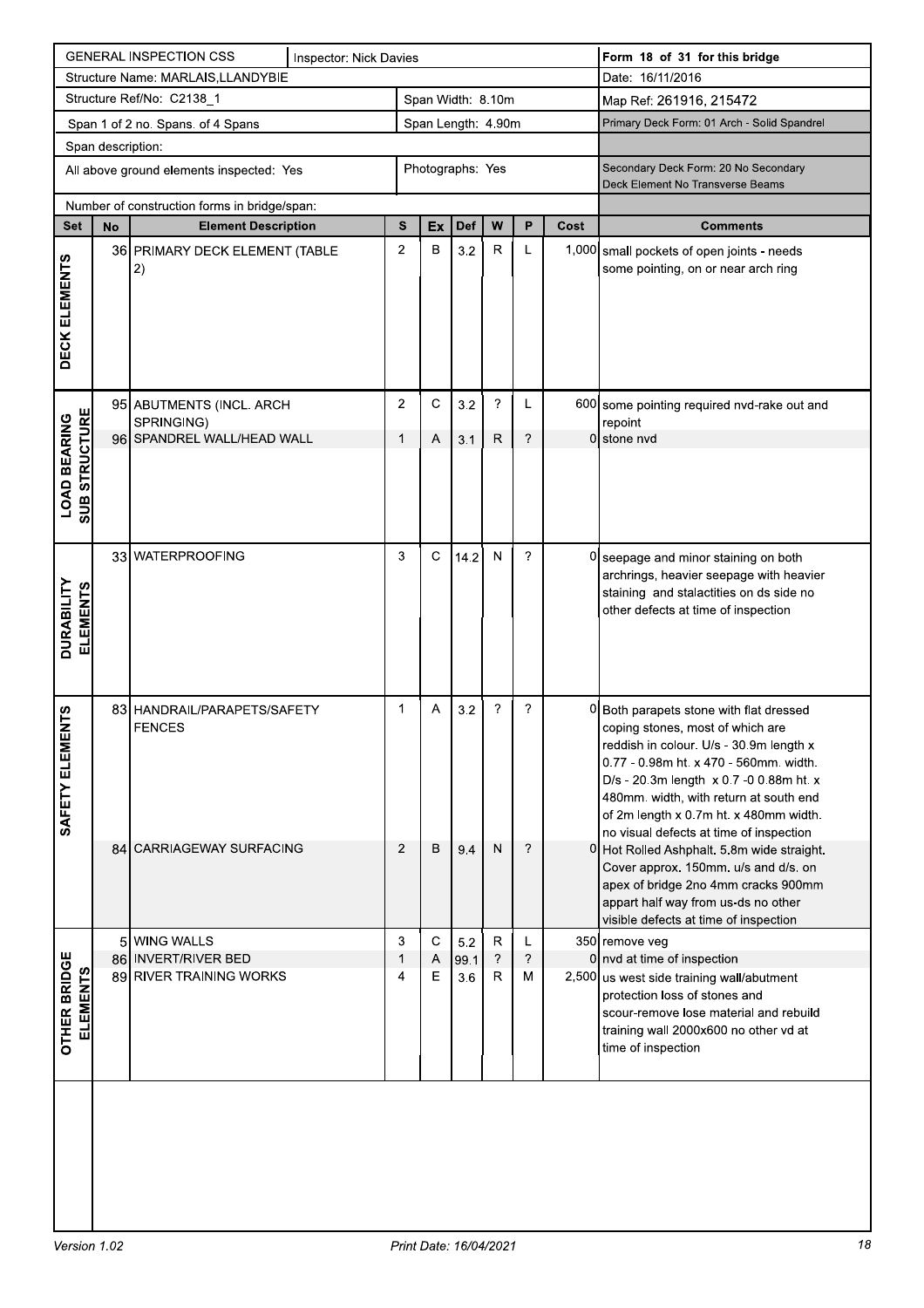| u/s arch. B.T. covers in c'way on both<br>ANCILLIARY<br>ELEMENTS<br>sides of c'way south side of bridge and<br>on u/s side on north side. Galv. P.L. (?)<br>box with danger warning on, Electric pole<br>with P.L. and illuminated traffic sign all<br>near south end of u/s parapet. Water<br>crossing under conc. in river bed above<br>inlet? Water marker posts in bank each<br>side of conc. Gas pipeline in vicinity to<br>south side of u/s. no additional<br>comments from previous |  |
|---------------------------------------------------------------------------------------------------------------------------------------------------------------------------------------------------------------------------------------------------------------------------------------------------------------------------------------------------------------------------------------------------------------------------------------------------------------------------------------------|--|
|                                                                                                                                                                                                                                                                                                                                                                                                                                                                                             |  |
|                                                                                                                                                                                                                                                                                                                                                                                                                                                                                             |  |
|                                                                                                                                                                                                                                                                                                                                                                                                                                                                                             |  |
|                                                                                                                                                                                                                                                                                                                                                                                                                                                                                             |  |
|                                                                                                                                                                                                                                                                                                                                                                                                                                                                                             |  |
|                                                                                                                                                                                                                                                                                                                                                                                                                                                                                             |  |
|                                                                                                                                                                                                                                                                                                                                                                                                                                                                                             |  |
|                                                                                                                                                                                                                                                                                                                                                                                                                                                                                             |  |
|                                                                                                                                                                                                                                                                                                                                                                                                                                                                                             |  |
|                                                                                                                                                                                                                                                                                                                                                                                                                                                                                             |  |
|                                                                                                                                                                                                                                                                                                                                                                                                                                                                                             |  |
|                                                                                                                                                                                                                                                                                                                                                                                                                                                                                             |  |
|                                                                                                                                                                                                                                                                                                                                                                                                                                                                                             |  |
|                                                                                                                                                                                                                                                                                                                                                                                                                                                                                             |  |
|                                                                                                                                                                                                                                                                                                                                                                                                                                                                                             |  |
|                                                                                                                                                                                                                                                                                                                                                                                                                                                                                             |  |
|                                                                                                                                                                                                                                                                                                                                                                                                                                                                                             |  |
|                                                                                                                                                                                                                                                                                                                                                                                                                                                                                             |  |
|                                                                                                                                                                                                                                                                                                                                                                                                                                                                                             |  |
|                                                                                                                                                                                                                                                                                                                                                                                                                                                                                             |  |
|                                                                                                                                                                                                                                                                                                                                                                                                                                                                                             |  |
|                                                                                                                                                                                                                                                                                                                                                                                                                                                                                             |  |
|                                                                                                                                                                                                                                                                                                                                                                                                                                                                                             |  |
|                                                                                                                                                                                                                                                                                                                                                                                                                                                                                             |  |
|                                                                                                                                                                                                                                                                                                                                                                                                                                                                                             |  |
|                                                                                                                                                                                                                                                                                                                                                                                                                                                                                             |  |
|                                                                                                                                                                                                                                                                                                                                                                                                                                                                                             |  |
|                                                                                                                                                                                                                                                                                                                                                                                                                                                                                             |  |
|                                                                                                                                                                                                                                                                                                                                                                                                                                                                                             |  |
|                                                                                                                                                                                                                                                                                                                                                                                                                                                                                             |  |
|                                                                                                                                                                                                                                                                                                                                                                                                                                                                                             |  |
|                                                                                                                                                                                                                                                                                                                                                                                                                                                                                             |  |
|                                                                                                                                                                                                                                                                                                                                                                                                                                                                                             |  |
|                                                                                                                                                                                                                                                                                                                                                                                                                                                                                             |  |
|                                                                                                                                                                                                                                                                                                                                                                                                                                                                                             |  |

T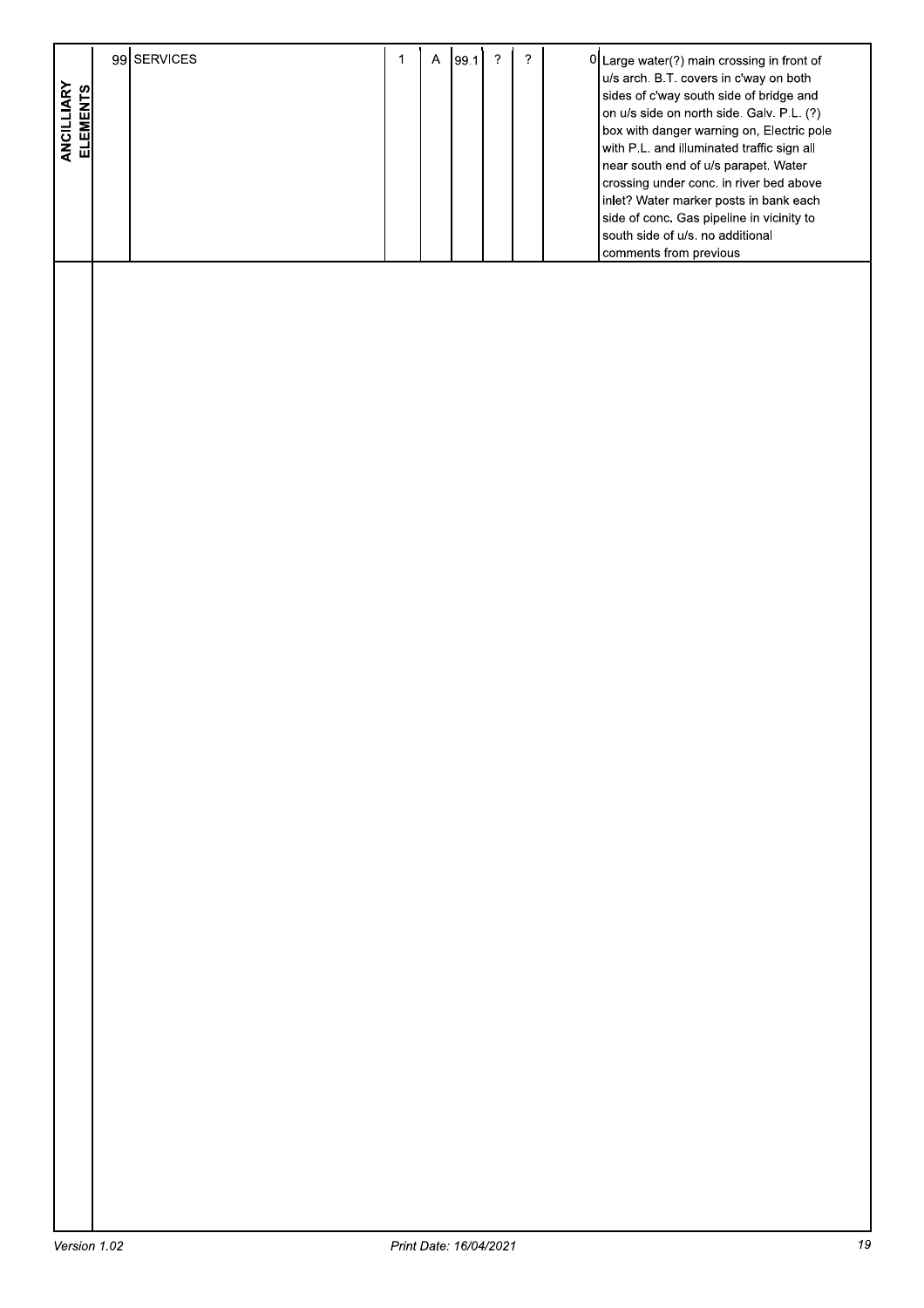|         |                   |                |                                    |                                | <b>Multiple Defects</b>     |                                                     |                       |
|---------|-------------------|----------------|------------------------------------|--------------------------------|-----------------------------|-----------------------------------------------------|-----------------------|
|         | <b>Element</b>    | <b>Defect</b>  | <b>Severity</b>                    | <b>Extent</b>                  | <b>Defect</b>               |                                                     | <b>Comments</b>       |
|         | <b>Number</b>     | <b>Number</b>  |                                    |                                |                             |                                                     |                       |
|         | 36                | 1              | $\overline{c}$                     | B                              | 3.4                         | small 3mm wide crack in us east side of arch doesnt |                       |
|         |                   |                |                                    |                                |                             | look new, no other visual defects at time of        |                       |
|         |                   |                |                                    |                                |                             | inspection                                          |                       |
|         |                   |                |                                    |                                |                             |                                                     |                       |
|         |                   |                |                                    |                                | <b>Inspector's Comments</b> |                                                     |                       |
|         |                   |                | No comments recorded by inspector. |                                |                             |                                                     |                       |
|         |                   |                |                                    |                                |                             |                                                     |                       |
|         |                   |                |                                    |                                |                             |                                                     |                       |
|         |                   |                |                                    |                                |                             |                                                     |                       |
|         |                   |                |                                    |                                |                             |                                                     |                       |
|         |                   |                |                                    |                                |                             |                                                     |                       |
|         |                   |                |                                    |                                |                             |                                                     |                       |
|         |                   |                |                                    |                                |                             |                                                     |                       |
|         | Name: Nick Davies |                |                                    | Signed:                        |                             |                                                     | Date: 16/11/2016      |
|         |                   |                |                                    |                                | <b>Engnineer's Comments</b> |                                                     |                       |
|         |                   |                | No comments recorded by engineer.  |                                |                             |                                                     |                       |
|         |                   |                |                                    |                                |                             |                                                     |                       |
|         |                   |                |                                    |                                |                             |                                                     |                       |
|         |                   |                |                                    |                                |                             |                                                     |                       |
|         |                   |                |                                    |                                |                             |                                                     |                       |
|         |                   |                |                                    |                                |                             |                                                     |                       |
|         |                   |                |                                    |                                |                             |                                                     |                       |
| Name: ? |                   |                |                                    | Signed:                        |                             |                                                     | Date: 01/01/9999      |
|         |                   |                |                                    |                                | <b>Work Required</b>        |                                                     |                       |
|         | Reference No.     |                |                                    | <b>Suggested Remedial Work</b> |                             | Priority                                            | <b>Estimated Cost</b> |
|         |                   | $\overline{5}$ | R REPAIR / MAINTAIN                |                                |                             | <b>LOW</b>                                          | £350                  |
|         |                   | 33             | N NO ACTION MONITOR ONLY           |                                | $\overline{?}$              |                                                     | £0                    |
|         |                   | 36             | R REPAIR / MAINTAIN                |                                |                             | LOW                                                 | £1,000                |
|         |                   | 36             | N NO ACTION MONITOR ONLY           |                                |                             | LOW                                                 | £0                    |
|         |                   | 84             | N NO ACTION MONITOR ONLY           |                                | $\overline{?}$              |                                                     | £0                    |
|         |                   | 89             | R REPAIR / MAINTAIN                |                                |                             | <b>MEDIUM</b>                                       | £2,500                |
|         |                   | 96             | R REPAIR / MAINTAIN                |                                | $\overline{?}$              |                                                     | £0                    |
|         |                   |                |                                    |                                |                             |                                                     |                       |
|         |                   |                |                                    |                                |                             |                                                     |                       |
|         |                   |                |                                    |                                |                             |                                                     |                       |
|         |                   |                |                                    |                                |                             |                                                     |                       |
|         |                   |                |                                    |                                |                             |                                                     |                       |
|         |                   |                |                                    |                                |                             |                                                     |                       |
|         |                   |                |                                    |                                |                             |                                                     |                       |
|         |                   |                |                                    |                                |                             |                                                     |                       |
|         |                   |                |                                    |                                |                             |                                                     |                       |
|         |                   |                |                                    |                                |                             |                                                     |                       |
|         |                   |                |                                    |                                |                             |                                                     |                       |
|         |                   |                |                                    |                                |                             |                                                     |                       |
|         |                   |                |                                    |                                |                             |                                                     |                       |
|         |                   |                |                                    |                                |                             |                                                     |                       |
|         |                   |                |                                    |                                |                             |                                                     |                       |
|         |                   |                |                                    |                                |                             |                                                     |                       |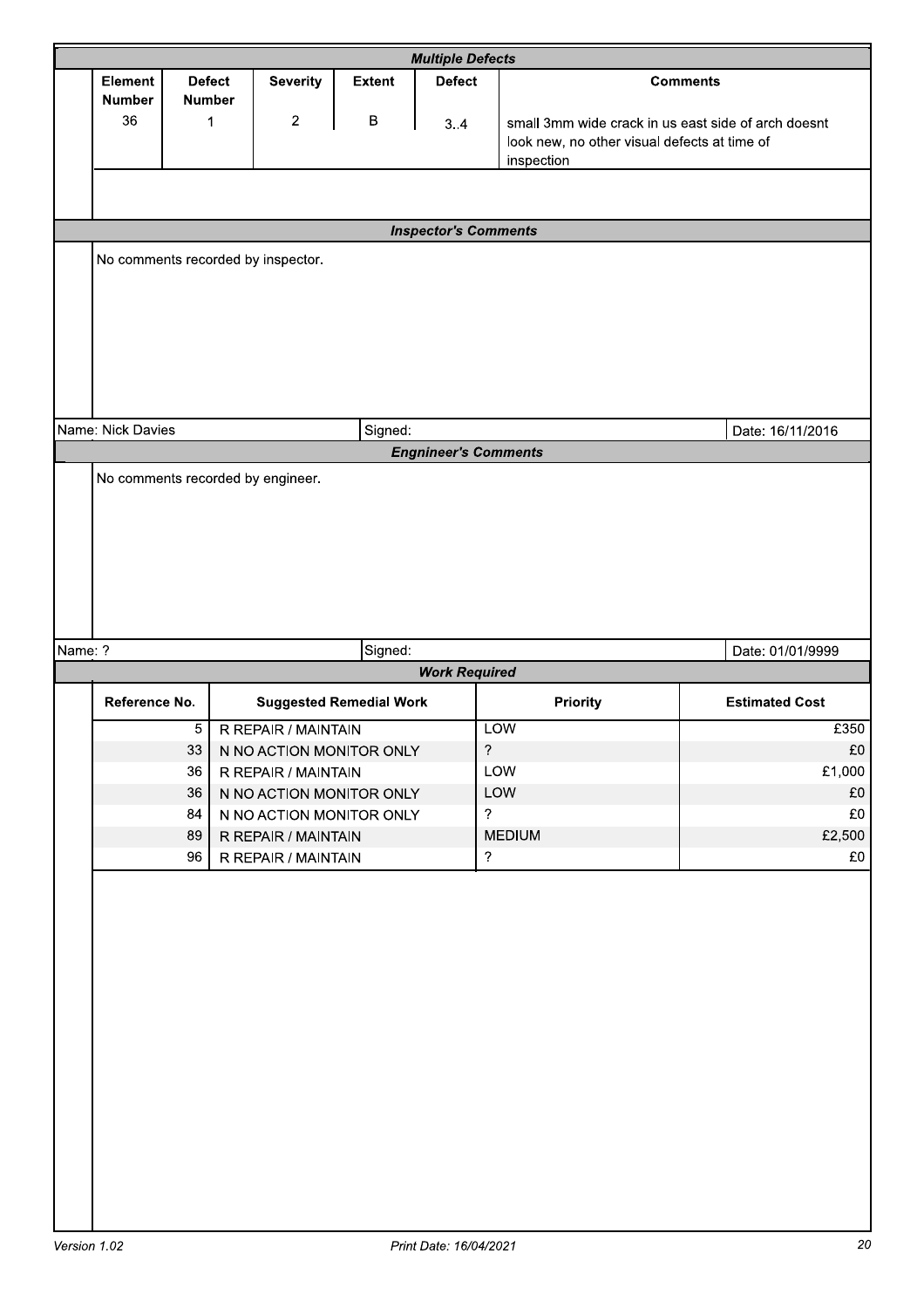|                                        |                   | <b>GENERAL INSPECTION CSS</b>                | Inspector: Nick Davies |                   |                           |         |                            |                       |      | Form 21 of 31 for this bridge                                                                                             |
|----------------------------------------|-------------------|----------------------------------------------|------------------------|-------------------|---------------------------|---------|----------------------------|-----------------------|------|---------------------------------------------------------------------------------------------------------------------------|
|                                        |                   | Structure Name: MARLAIS, LLANDYBIE           |                        |                   |                           |         |                            |                       |      | Date: 16/11/2016                                                                                                          |
|                                        |                   | Structure Ref/No: C2138_1                    |                        | Span Width: 8.10m |                           |         | Map Ref: 261916, 215472    |                       |      |                                                                                                                           |
|                                        |                   | Span 2 of 2 no.Spans. of 4 Spans             |                        |                   | Span Length: 1.55m        |         |                            |                       |      | Primary Deck Form: 01 Arch - Solid Spandrel                                                                               |
|                                        | Span description: |                                              |                        |                   |                           |         |                            |                       |      |                                                                                                                           |
|                                        |                   | All above ground elements inspected: Yes     |                        |                   | Photographs: Yes          |         |                            |                       |      | Secondary Deck Form: 20 No Secondary<br>Deck Element No Transverse Beams                                                  |
|                                        |                   | Number of construction forms in bridge/span: |                        |                   |                           |         |                            |                       |      |                                                                                                                           |
| Set                                    | $\mathsf{No}$     | <b>Element Description</b>                   |                        | ${\bf s}$         | Ex                        | Def     | ${\bf W}$                  | P                     | Cost | <b>Comments</b>                                                                                                           |
| DECK ELEMENTS                          |                   | 36 PRIMARY DECK ELEMENT (TABLE<br> 2)        |                        | $\mathbf{1}$      | $\boldsymbol{\mathsf{A}}$ | 3.1     | $\boldsymbol{?}$           | $\boldsymbol{\gamma}$ |      | 0 all pointing sound no visible defect at<br>time of inspection                                                           |
| <b>LOAD BEARING<br/>SUB STRUCTURE</b>  |                   | 96 SPANDREL WALL/HEAD WALL                   |                        | 1                 | $\boldsymbol{\mathsf{A}}$ | 3.1     | $\boldsymbol{\mathcal{P}}$ | ?                     |      | 0 stone nvd                                                                                                               |
| <b>OTHER BRIDGE</b><br><b>ELEMENTS</b> |                   | 86 INVERT/RIVER BED                          |                        | 3                 | $\mathsf C$               | $7.2\,$ | ${\sf R}$                  | L                     |      | 500 Culvert clearance max. 0.7m throughout.<br>Could be further cleared, most of debris<br>cleared fewe stones remaining, |
|                                        |                   |                                              |                        |                   |                           |         |                            |                       |      |                                                                                                                           |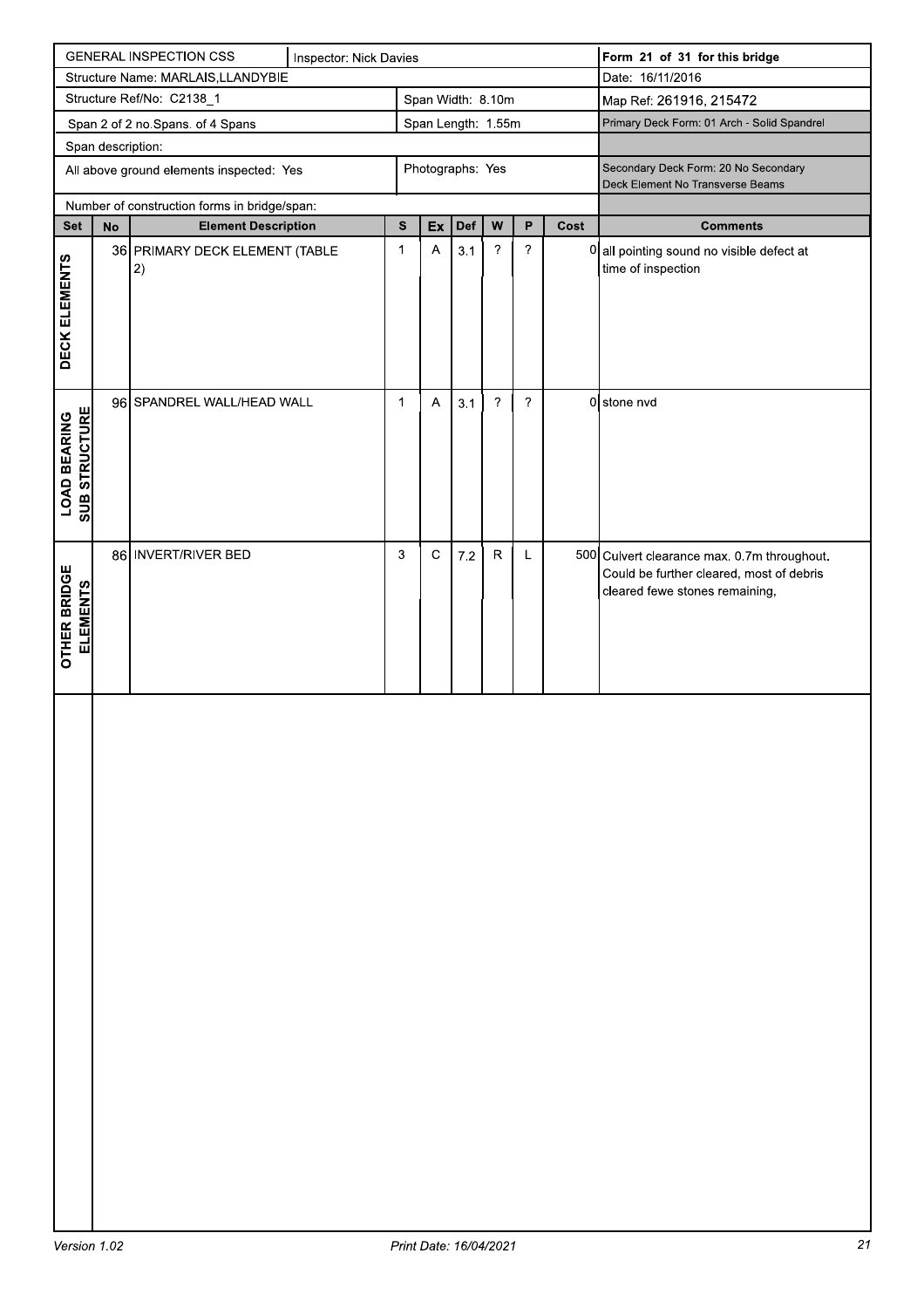|         |                                   | <b>Multiple Defects</b>            |            |                       |
|---------|-----------------------------------|------------------------------------|------------|-----------------------|
|         | No multiple defects recorded      |                                    |            |                       |
|         |                                   |                                    |            |                       |
|         |                                   |                                    |            |                       |
|         |                                   |                                    |            |                       |
|         |                                   |                                    |            |                       |
|         |                                   | <b>Inspector's Comments</b>        |            |                       |
|         |                                   | No comments recorded by inspector. |            |                       |
|         |                                   |                                    |            |                       |
|         |                                   |                                    |            |                       |
|         |                                   |                                    |            |                       |
|         |                                   |                                    |            |                       |
|         |                                   |                                    |            |                       |
|         | Name: Nick Davies                 | Signed:                            |            | Date: 16/11/2016      |
|         |                                   | <b>Engnineer's Comments</b>        |            |                       |
|         | No comments recorded by engineer. |                                    |            |                       |
|         |                                   |                                    |            |                       |
|         |                                   |                                    |            |                       |
|         |                                   |                                    |            |                       |
|         |                                   |                                    |            |                       |
|         |                                   |                                    |            |                       |
| Name: ? |                                   | Signed:                            |            | Date: 01/01/9999      |
|         |                                   | <b>Work Required</b>               |            |                       |
|         | Reference No.                     | <b>Suggested Remedial Work</b>     | Priority   | <b>Estimated Cost</b> |
|         | $\frac{86}{ }$                    | R REPAIR / MAINTAIN                | <b>LOW</b> | £500                  |
|         |                                   |                                    |            |                       |
|         |                                   |                                    |            |                       |
|         |                                   |                                    |            |                       |
|         |                                   |                                    |            |                       |
|         |                                   |                                    |            |                       |
|         |                                   |                                    |            |                       |
|         |                                   |                                    |            |                       |
|         |                                   |                                    |            |                       |
|         |                                   |                                    |            |                       |
|         |                                   |                                    |            |                       |
|         |                                   |                                    |            |                       |
|         |                                   |                                    |            |                       |
|         |                                   |                                    |            |                       |
|         |                                   |                                    |            |                       |
|         |                                   |                                    |            |                       |
|         |                                   |                                    |            |                       |
|         |                                   |                                    |            |                       |
|         |                                   |                                    |            |                       |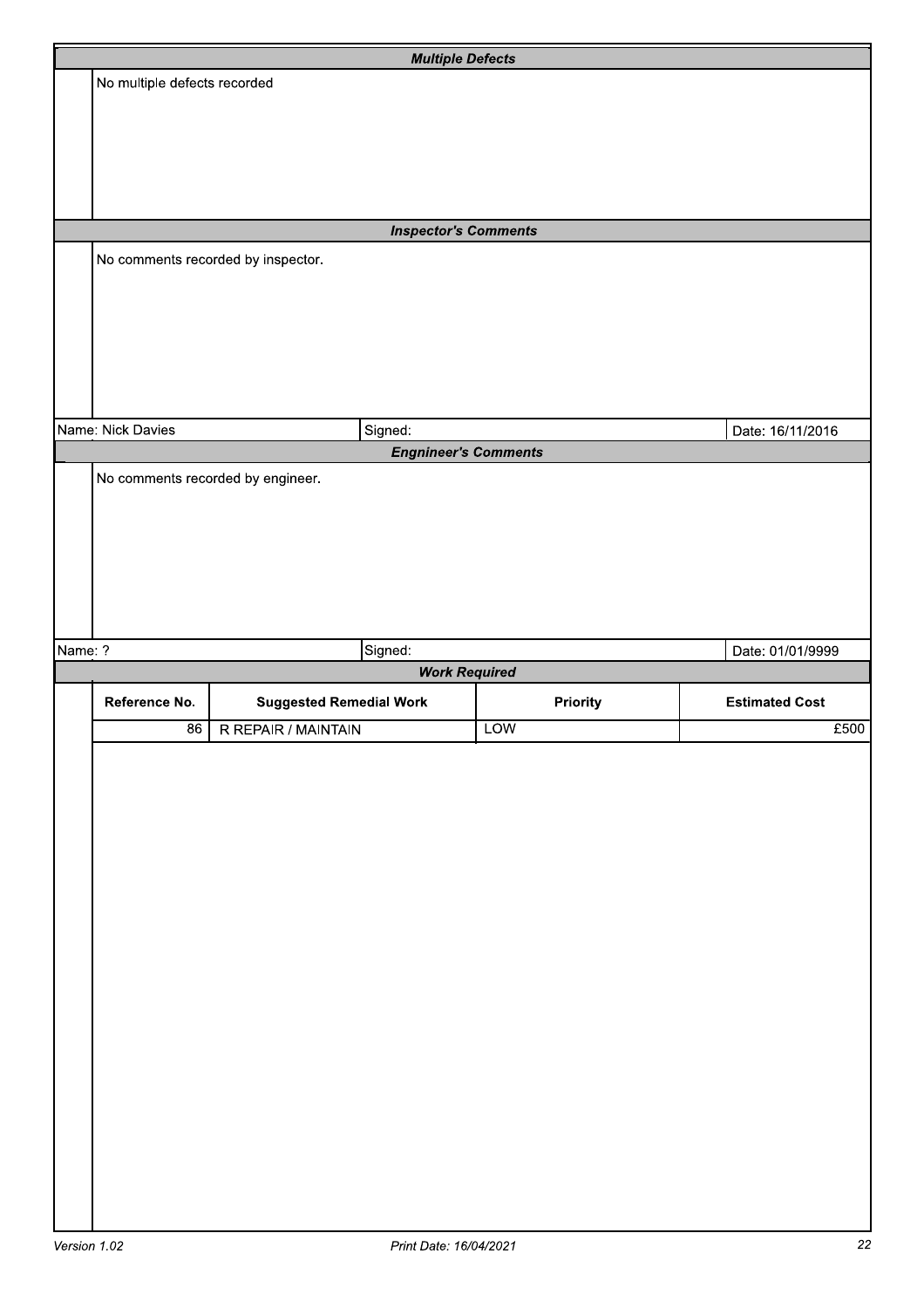|                                             |                   | <b>GENERAL INSPECTION CSS</b>                  | Inspector: nick davies |                |             |                    |                           |               |      | Form 23 of 31 for this bridge                                                                                                                                                                                                                                                                                                                                                                                                                                                                                    |
|---------------------------------------------|-------------------|------------------------------------------------|------------------------|----------------|-------------|--------------------|---------------------------|---------------|------|------------------------------------------------------------------------------------------------------------------------------------------------------------------------------------------------------------------------------------------------------------------------------------------------------------------------------------------------------------------------------------------------------------------------------------------------------------------------------------------------------------------|
|                                             |                   | Structure Name: MARLAIS, LLANDYBIE             |                        |                |             |                    |                           |               |      | Date: 14/01/2019                                                                                                                                                                                                                                                                                                                                                                                                                                                                                                 |
|                                             |                   | Structure Ref/No: C2138_1                      |                        |                |             | Span Width: 8.10m  |                           |               |      | Map Ref: 261916, 215472                                                                                                                                                                                                                                                                                                                                                                                                                                                                                          |
|                                             |                   | Span 1 of 2 no. Spans. of 4 Spans              |                        |                |             | Span Length: 4.90m |                           |               |      | Primary Deck Form: 01 Arch - Solid Spandrel                                                                                                                                                                                                                                                                                                                                                                                                                                                                      |
|                                             | Span description: |                                                |                        |                |             |                    |                           |               |      |                                                                                                                                                                                                                                                                                                                                                                                                                                                                                                                  |
|                                             |                   | All above ground elements inspected: Yes       |                        |                |             | Photographs: Yes   |                           |               |      | Secondary Deck Form: 20 No Secondary<br>Deck Element No Transverse Beams                                                                                                                                                                                                                                                                                                                                                                                                                                         |
|                                             |                   | Number of construction forms in bridge/span:   |                        |                |             |                    |                           |               |      |                                                                                                                                                                                                                                                                                                                                                                                                                                                                                                                  |
| Set                                         | <b>No</b>         | <b>Element Description</b>                     |                        | S              | Ex          | Def                | W                         | P             | Cost | <b>Comments</b>                                                                                                                                                                                                                                                                                                                                                                                                                                                                                                  |
| DECK ELEMENTS                               |                   | 36 PRIMARY DECK ELEMENT (TABLE<br> 2)          |                        | $\overline{2}$ | B           | 3.2                | $\mathsf{R}$              | L             |      | 1,500 no change to previuous comments<br>tsmall pockets of open joints - needs<br>some pointing, on or near arch ring                                                                                                                                                                                                                                                                                                                                                                                            |
|                                             |                   | 95 ABUTMENTS (INCL. ARCH                       |                        | 2              | C           | 3.2                | ?                         | L             |      | 1,000 some gaps in pointing in isolated areas                                                                                                                                                                                                                                                                                                                                                                                                                                                                    |
|                                             |                   | SPRINGING)<br>96 SPANDREL WALL/HEAD WALL       |                        | 1              | Α           | 3.1                | ?                         | ?             |      | 0 stone no visual defects                                                                                                                                                                                                                                                                                                                                                                                                                                                                                        |
| <b>SUB STRUCTURE</b><br><b>LOAD BEARING</b> |                   |                                                |                        |                |             |                    |                           |               |      |                                                                                                                                                                                                                                                                                                                                                                                                                                                                                                                  |
| DURABILITY<br><b>ELEMENTS</b>               |                   | 33 WATERPROOFING                               |                        | 3              | $\mathbf C$ | 14.2               | ${\sf N}$                 | ?             |      | 0 seepage and minor staining on both<br>archrings, heavier seepage with heavier<br>staining and stalactities on ds side no<br>other defects at time of inspection                                                                                                                                                                                                                                                                                                                                                |
| <b>ENTS</b>                                 |                   | 83 HANDRAIL/PARAPETS/SAFETY<br><b>FENCES</b>   |                        | $\mathbf{1}$   | A           | 3.2                | ?                         | ?             |      | 0 Both parapets stone with flat dressed<br>coping stones                                                                                                                                                                                                                                                                                                                                                                                                                                                         |
| SAFETY ELEM                                 |                   | 84 CARRIAGEWAY SURFACING                       |                        | $\overline{2}$ | $\,$ B      | 9.4                | $\overline{\mathcal{E}}$  | $\gamma$      |      | 0 hra some cracking                                                                                                                                                                                                                                                                                                                                                                                                                                                                                              |
|                                             | $5 \mid$          | <b>WING WALLS</b>                              |                        | 3              | $\mathbf C$ | 5.2                | $\mathsf R$               | Г             |      | 350 some ivy                                                                                                                                                                                                                                                                                                                                                                                                                                                                                                     |
| <b>OTHER BRIDGE</b><br><b>ELEMENTS</b>      |                   | 86 INVERT/RIVER BED<br>89 RIVER TRAINING WORKS |                        | 1<br>4         | Α<br>Ε      | 99.1<br>3.6        | $\ddot{\phantom{0}}$<br>R | $\gamma$<br>н | 0    | 2,500 us right traing wall collapsed ds left<br>babion basket sound                                                                                                                                                                                                                                                                                                                                                                                                                                              |
| ANCILLIARY<br><b>ELEMENTS</b>               |                   | 99 SERVICES                                    |                        | $\mathbf 1$    | A           | 99.1               | $\overline{?}$            | ?             |      | 0 Large water(?) main crossing in front of<br>u/s arch. B.T. covers in c'way on both<br>sides of c'way south side of bridge and<br>on u/s side on north side. Galv. P.L. (?)<br>box with danger warning on, Electric pole<br>with P.L. and illuminated traffic sign all<br>near south end of u/s parapet. Water<br>crossing under conc. in river bed above<br>inlet? Water marker posts in bank each<br>side of conc. Gas pipeline in vicinity to<br>south side of u/s. no additional<br>comments from previoous |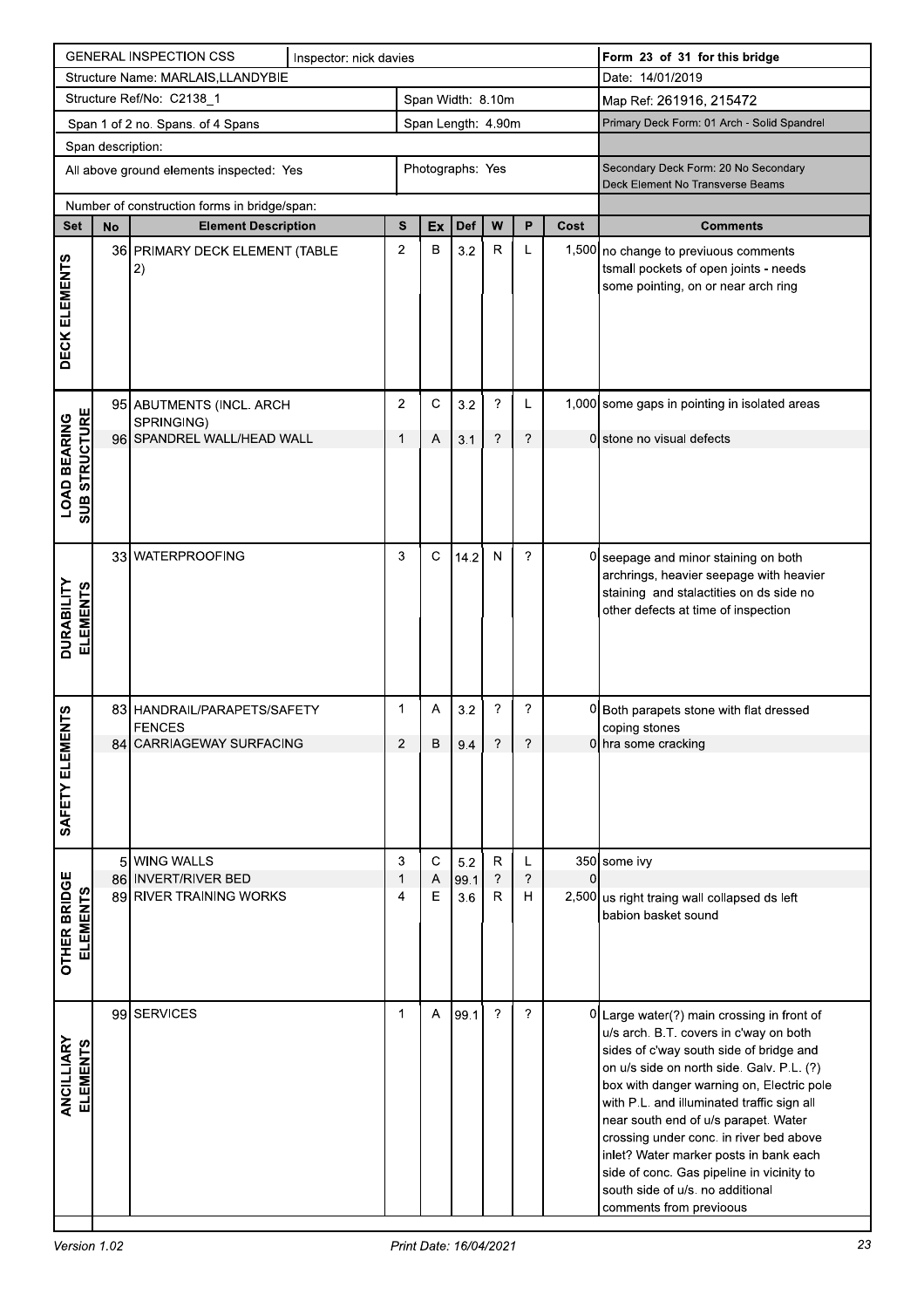| ANCILLIARY<br>ELEMENTS | 99 SERVICES | $\mathbf{1}$ | $\mathsf{A}$ | 99.1 | $\gamma$ | $\boldsymbol{\gamma}$ | 0 Large water(?) main crossing in front of<br>u/s arch. B.T. covers in c'way on both<br>sides of c'way south side of bridge and<br>on u/s side on north side. Galv. P.L. (?)<br>box with danger warning on, Electric pole<br>with P.L. and illuminated traffic sign all<br>near south end of u/s parapet. Water |
|------------------------|-------------|--------------|--------------|------|----------|-----------------------|-----------------------------------------------------------------------------------------------------------------------------------------------------------------------------------------------------------------------------------------------------------------------------------------------------------------|
|                        |             |              |              |      |          |                       | crossing under conc. in river bed above<br>inlet? Water marker posts in bank each<br>side of conc. Gas pipeline in vicinity to<br>south side of u/s. no additional<br>comments from previoous                                                                                                                   |
|                        |             |              |              |      |          |                       |                                                                                                                                                                                                                                                                                                                 |
|                        |             |              |              |      |          |                       |                                                                                                                                                                                                                                                                                                                 |
|                        |             |              |              |      |          |                       |                                                                                                                                                                                                                                                                                                                 |
|                        |             |              |              |      |          |                       |                                                                                                                                                                                                                                                                                                                 |
|                        |             |              |              |      |          |                       |                                                                                                                                                                                                                                                                                                                 |
|                        |             |              |              |      |          |                       |                                                                                                                                                                                                                                                                                                                 |
|                        |             |              |              |      |          |                       |                                                                                                                                                                                                                                                                                                                 |
|                        |             |              |              |      |          |                       |                                                                                                                                                                                                                                                                                                                 |
|                        |             |              |              |      |          |                       |                                                                                                                                                                                                                                                                                                                 |
|                        |             |              |              |      |          |                       |                                                                                                                                                                                                                                                                                                                 |
|                        |             |              |              |      |          |                       |                                                                                                                                                                                                                                                                                                                 |
|                        |             |              |              |      |          |                       |                                                                                                                                                                                                                                                                                                                 |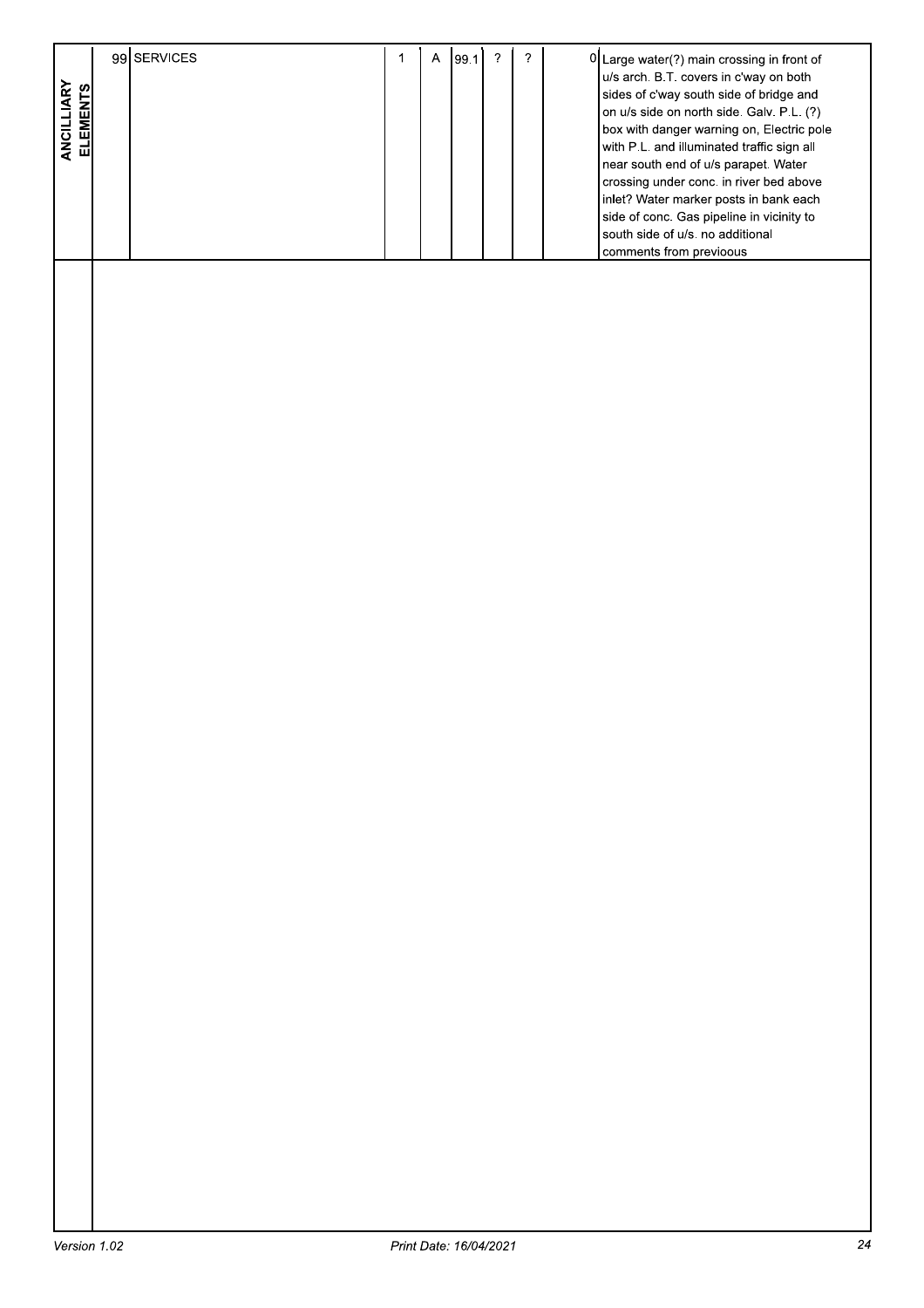|         |                                 |                                   |                                                 |                                | <b>Multiple Defects</b>     |                                                  |                       |  |  |
|---------|---------------------------------|-----------------------------------|-------------------------------------------------|--------------------------------|-----------------------------|--------------------------------------------------|-----------------------|--|--|
|         | <b>Element</b><br><b>Number</b> | <b>Defect</b><br><b>Number</b>    | <b>Severity</b>                                 | <b>Extent</b>                  | <b>Defect</b>               |                                                  | <b>Comments</b>       |  |  |
|         | 36                              | 1                                 | $\overline{2}$                                  | B                              | 3.4                         | small crack us left voissiors does not appea new |                       |  |  |
|         |                                 |                                   |                                                 |                                |                             |                                                  |                       |  |  |
|         |                                 |                                   |                                                 |                                |                             |                                                  |                       |  |  |
|         | <b>Inspector's Comments</b>     |                                   |                                                 |                                |                             |                                                  |                       |  |  |
|         |                                 |                                   | No comments recorded by inspector.              |                                |                             |                                                  |                       |  |  |
|         |                                 |                                   |                                                 |                                |                             |                                                  |                       |  |  |
|         |                                 |                                   |                                                 |                                |                             |                                                  |                       |  |  |
|         |                                 |                                   |                                                 |                                |                             |                                                  |                       |  |  |
|         |                                 |                                   |                                                 |                                |                             |                                                  |                       |  |  |
|         | Name: nick davies               |                                   |                                                 | Signed:                        |                             |                                                  | Date: 14/01/2019      |  |  |
|         |                                 |                                   |                                                 |                                | <b>Engnineer's Comments</b> |                                                  |                       |  |  |
|         |                                 | No comments recorded by engineer. |                                                 |                                |                             |                                                  |                       |  |  |
|         |                                 |                                   |                                                 |                                |                             |                                                  |                       |  |  |
|         |                                 |                                   |                                                 |                                |                             |                                                  |                       |  |  |
|         |                                 |                                   |                                                 |                                |                             |                                                  |                       |  |  |
|         |                                 |                                   |                                                 |                                |                             |                                                  |                       |  |  |
|         |                                 |                                   |                                                 |                                |                             |                                                  |                       |  |  |
| Name: ? |                                 |                                   |                                                 | Signed:                        | <b>Work Required</b>        |                                                  | Date: 01/01/9999      |  |  |
|         | Reference No.                   |                                   |                                                 | <b>Suggested Remedial Work</b> |                             | Priority                                         | <b>Estimated Cost</b> |  |  |
|         |                                 | $\overline{5}$                    | R REPAIR / MAINTAIN                             |                                |                             | <b>LOW</b>                                       | £350                  |  |  |
|         |                                 | 33<br>36                          | N NO ACTION MONITOR ONLY<br>R REPAIR / MAINTAIN |                                | $\overline{\phantom{a}}$    | LOW                                              | £0<br>£1,500          |  |  |
|         |                                 | 36                                | N NO ACTION MONITOR ONLY                        |                                | $\overline{?}$              |                                                  | £0                    |  |  |
|         |                                 | 89                                | R REPAIR / MAINTAIN                             |                                |                             | <b>HIGH</b>                                      | £2,500                |  |  |
|         |                                 |                                   |                                                 |                                |                             |                                                  |                       |  |  |
|         |                                 |                                   |                                                 |                                |                             |                                                  |                       |  |  |
|         |                                 |                                   |                                                 |                                |                             |                                                  |                       |  |  |
|         |                                 |                                   |                                                 |                                |                             |                                                  |                       |  |  |
|         |                                 |                                   |                                                 |                                |                             |                                                  |                       |  |  |
|         |                                 |                                   |                                                 |                                |                             |                                                  |                       |  |  |
|         |                                 |                                   |                                                 |                                |                             |                                                  |                       |  |  |
|         |                                 |                                   |                                                 |                                |                             |                                                  |                       |  |  |
|         |                                 |                                   |                                                 |                                |                             |                                                  |                       |  |  |
|         |                                 |                                   |                                                 |                                |                             |                                                  |                       |  |  |
|         |                                 |                                   |                                                 |                                |                             |                                                  |                       |  |  |
|         |                                 |                                   |                                                 |                                |                             |                                                  |                       |  |  |
|         |                                 |                                   |                                                 |                                |                             |                                                  |                       |  |  |
|         |                                 |                                   |                                                 |                                |                             |                                                  |                       |  |  |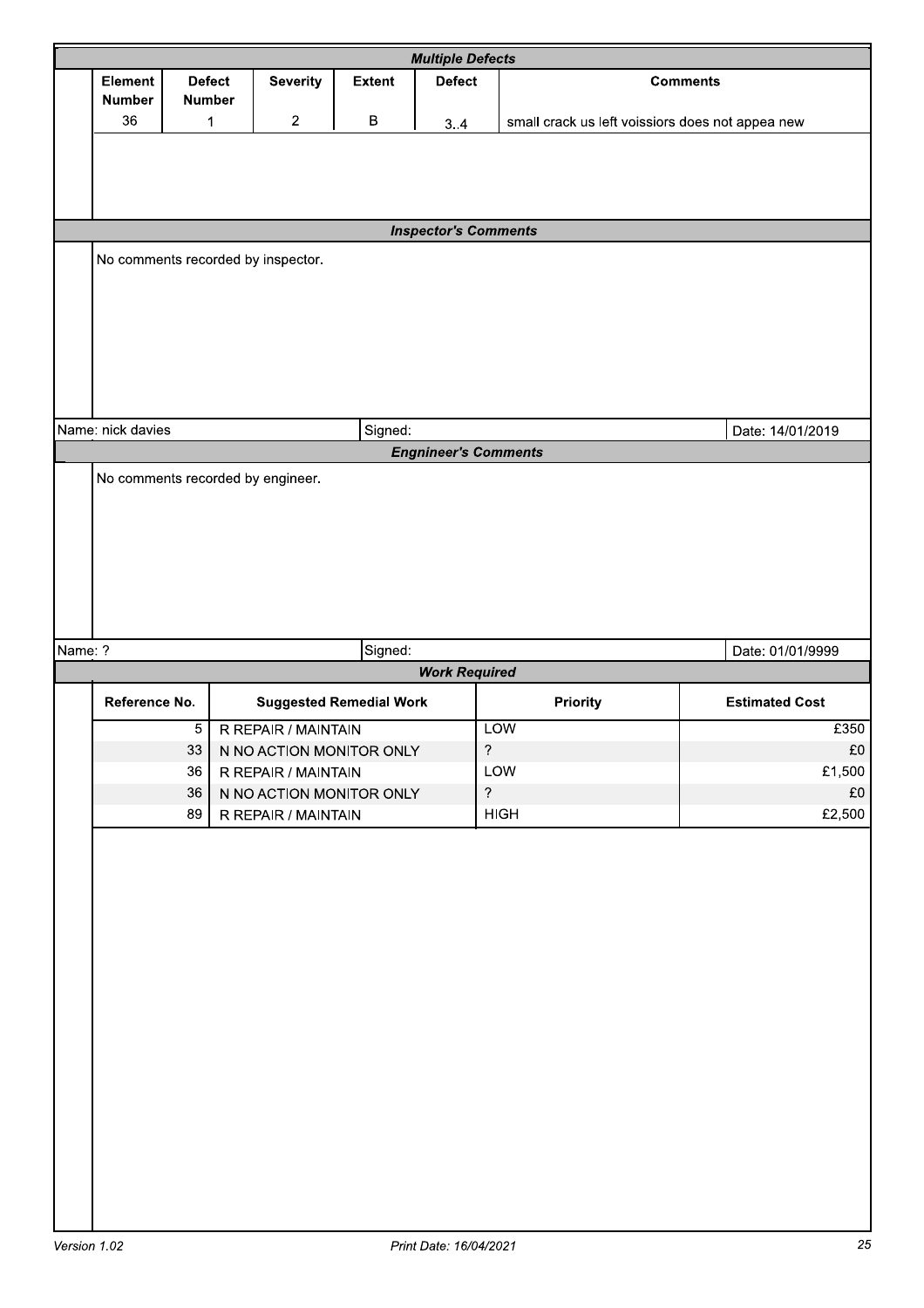|                                                                      |                   | <b>GENERAL INSPECTION CSS</b>                | Inspector: nick davies |              |                           |         |                            |                  |      | Form 26 of 31 for this bridge                                                                                               |
|----------------------------------------------------------------------|-------------------|----------------------------------------------|------------------------|--------------|---------------------------|---------|----------------------------|------------------|------|-----------------------------------------------------------------------------------------------------------------------------|
|                                                                      |                   | Structure Name: MARLAIS, LLANDYBIE           |                        |              |                           |         |                            |                  |      | Date: 14/01/2019                                                                                                            |
| Structure Ref/No: C2138_1<br>Span Width: 8.10m<br>Span Length: 1.55m |                   |                                              |                        |              |                           |         |                            |                  |      | Map Ref: 261916, 215472                                                                                                     |
|                                                                      |                   | Span 2 of 2 no.Spans. of 4 Spans             |                        |              |                           |         |                            |                  |      | Primary Deck Form: 01 Arch - Solid Spandrel                                                                                 |
|                                                                      | Span description: |                                              |                        |              |                           |         |                            |                  |      |                                                                                                                             |
|                                                                      |                   | All above ground elements inspected: Yes     |                        |              | Photographs: Yes          |         |                            |                  |      | Secondary Deck Form: 20 No Secondary<br>Deck Element No Transverse Beams                                                    |
|                                                                      |                   | Number of construction forms in bridge/span: |                        |              |                           |         |                            |                  |      |                                                                                                                             |
| Set                                                                  | $\mathsf{No}$     | <b>Element Description</b>                   |                        | ${\bf s}$    | Ex                        | Def     | W                          | $\mathsf{P}$     | Cost | <b>Comments</b>                                                                                                             |
| DECK ELEMENTS                                                        |                   | 36 PRIMARY DECK ELEMENT (TABLE<br> 2)        |                        | $\mathbf{1}$ | $\boldsymbol{\mathsf{A}}$ | 3.1     | $\boldsymbol{?}$           | $\boldsymbol{?}$ |      | 0 appears sound could only inspect from<br>either end                                                                       |
| <b>LOAD BEARING<br/>SUB STRUCTURE</b>                                |                   | 96 SPANDREL WALL/HEAD WALL                   |                        | 1            | $\boldsymbol{\mathsf{A}}$ | 3.1     | $\boldsymbol{\mathcal{P}}$ | ?                |      | 0 stone appears sound                                                                                                       |
| <b>OTHER BRIDGE</b><br><b>ELEMENTS</b>                               |                   | 86 INVERT/RIVER BED                          |                        | 3            | D                         | $7.2\,$ | ${\sf R}$                  | L                |      | 1,000 Culvert clearance max. 0.7m throughout.<br>Could be further cleared, most of debris<br>cleared fewe stones remaining, |
|                                                                      |                   |                                              |                        |              |                           |         |                            |                  |      |                                                                                                                             |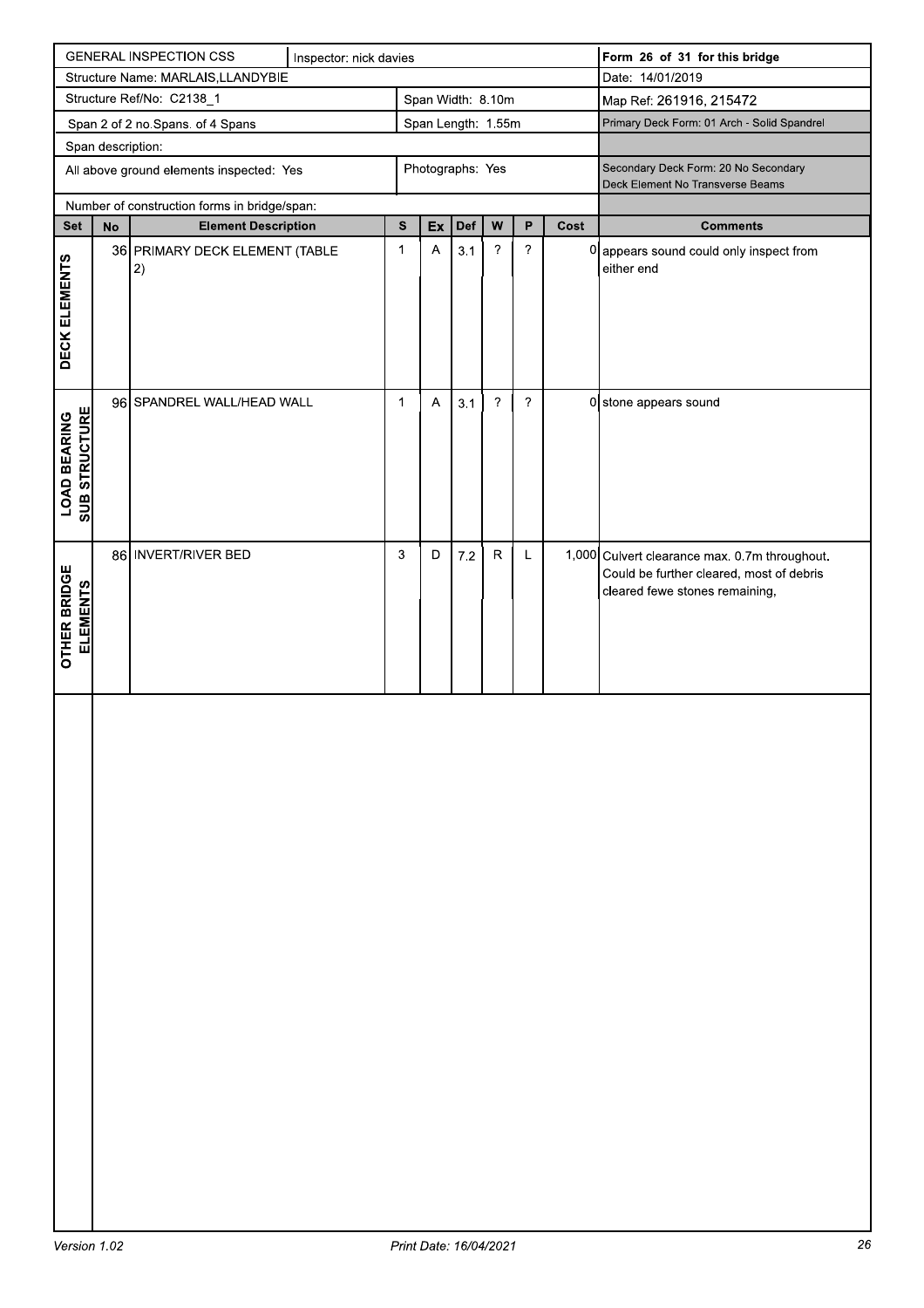|         |                                    | <b>Multiple Defects</b>        |                             |                       |
|---------|------------------------------------|--------------------------------|-----------------------------|-----------------------|
|         | No multiple defects recorded       |                                |                             |                       |
|         |                                    |                                |                             |                       |
|         |                                    |                                |                             |                       |
|         |                                    |                                |                             |                       |
|         |                                    |                                |                             |                       |
|         |                                    |                                |                             |                       |
|         |                                    | <b>Inspector's Comments</b>    |                             |                       |
|         | No comments recorded by inspector. |                                |                             |                       |
|         |                                    |                                |                             |                       |
|         |                                    |                                |                             |                       |
|         |                                    |                                |                             |                       |
|         |                                    |                                |                             |                       |
|         |                                    |                                |                             |                       |
|         | Name: nick davies                  | Signed:                        |                             | Date: 14/01/2019      |
|         |                                    |                                | <b>Engnineer's Comments</b> |                       |
|         | No comments recorded by engineer.  |                                |                             |                       |
|         |                                    |                                |                             |                       |
|         |                                    |                                |                             |                       |
|         |                                    |                                |                             |                       |
|         |                                    |                                |                             |                       |
|         |                                    |                                |                             |                       |
| Name: ? |                                    | Signed:                        |                             | Date: 01/01/9999      |
|         |                                    |                                | <b>Work Required</b>        |                       |
|         |                                    |                                |                             |                       |
|         | Reference No.                      | <b>Suggested Remedial Work</b> | Priority                    | <b>Estimated Cost</b> |
|         | 86                                 | R REPAIR / MAINTAIN            | <b>LOW</b>                  | £1,000                |
|         |                                    |                                |                             |                       |
|         |                                    |                                |                             |                       |
|         |                                    |                                |                             |                       |
|         |                                    |                                |                             |                       |
|         |                                    |                                |                             |                       |
|         |                                    |                                |                             |                       |
|         |                                    |                                |                             |                       |
|         |                                    |                                |                             |                       |
|         |                                    |                                |                             |                       |
|         |                                    |                                |                             |                       |
|         |                                    |                                |                             |                       |
|         |                                    |                                |                             |                       |
|         |                                    |                                |                             |                       |
|         |                                    |                                |                             |                       |
|         |                                    |                                |                             |                       |
|         |                                    |                                |                             |                       |
|         |                                    |                                |                             |                       |
|         |                                    |                                |                             |                       |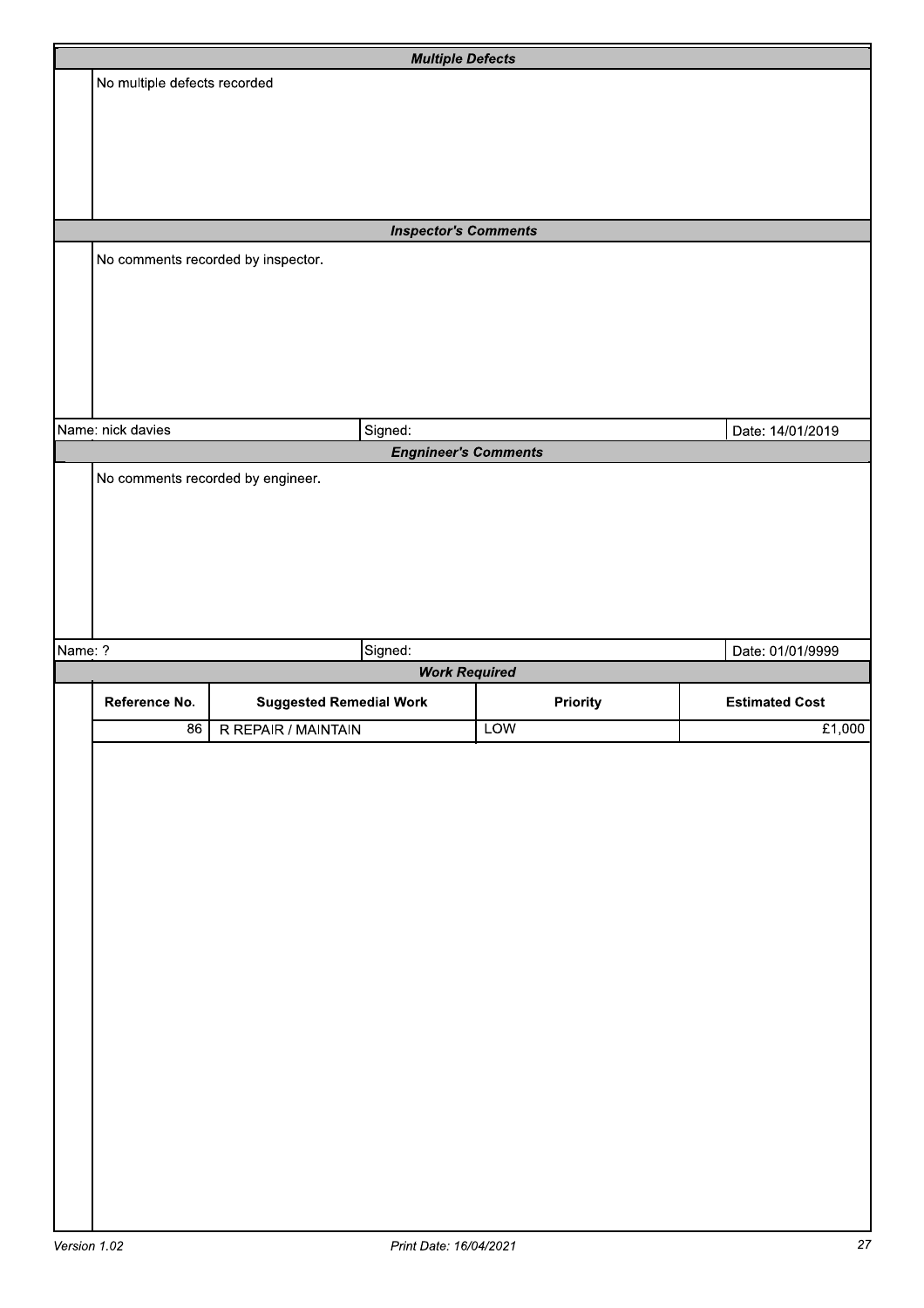|                                             |                   | <b>GENERAL INSPECTION CSS</b>                                              | <b>Inspector: Nick Davies</b> |                |                    |             |                           |                  |                | Form 28 of 31 for this bridge                                                                                                                                                                                                                                                                                                                                                                                                                                                                                    |
|---------------------------------------------|-------------------|----------------------------------------------------------------------------|-------------------------------|----------------|--------------------|-------------|---------------------------|------------------|----------------|------------------------------------------------------------------------------------------------------------------------------------------------------------------------------------------------------------------------------------------------------------------------------------------------------------------------------------------------------------------------------------------------------------------------------------------------------------------------------------------------------------------|
|                                             |                   | Structure Name: MARLAIS, LLANDYBIE                                         |                               |                |                    |             |                           |                  |                | Date: 08/12/2020                                                                                                                                                                                                                                                                                                                                                                                                                                                                                                 |
|                                             |                   | Structure Ref/No: C2138_1                                                  |                               |                | Span Width: 8.10m  |             |                           |                  |                | Map Ref: 261916, 215472                                                                                                                                                                                                                                                                                                                                                                                                                                                                                          |
|                                             |                   | Span 1 of 2 no. Spans. of 4 Spans                                          |                               |                | Span Length: 4.90m |             |                           |                  |                | Primary Deck Form: 01 Arch - Solid Spandrel                                                                                                                                                                                                                                                                                                                                                                                                                                                                      |
|                                             | Span description: | All above ground elements inspected: Yes                                   |                               |                | Photographs: Yes   |             |                           |                  |                | Secondary Deck Form: 20 No Secondary<br>Deck Element No Transverse Beams                                                                                                                                                                                                                                                                                                                                                                                                                                         |
| <b>Set</b>                                  | No                | Number of construction forms in bridge/span:<br><b>Element Description</b> |                               | S              | Ex                 | <b>Def</b>  | W                         | P                | Cost           | <b>Comments</b>                                                                                                                                                                                                                                                                                                                                                                                                                                                                                                  |
|                                             |                   | 36 PRIMARY DECK ELEMENT (TABLE                                             |                               | $\overline{2}$ | В                  | 3.2         | $\mathsf R$               | L                |                | 1,500 no change to previuous comments                                                                                                                                                                                                                                                                                                                                                                                                                                                                            |
| DECK ELEMENTS                               |                   | 2)                                                                         |                               |                |                    |             |                           |                  |                | tsmall pockets of open joints - needs<br>some pointing, on or near arch ring                                                                                                                                                                                                                                                                                                                                                                                                                                     |
|                                             |                   | 95 ABUTMENTS (INCL. ARCH<br>SPRINGING)                                     |                               | $\overline{2}$ | C                  | 3.2         | ?                         | L                |                | 1,000 some gaps in pointing in isolated areas                                                                                                                                                                                                                                                                                                                                                                                                                                                                    |
|                                             |                   | 96 SPANDREL WALL/HEAD WALL                                                 |                               | $\mathbf 1$    | Α                  | 3.1         | ?                         | ?                |                | 0 stone no visual defects                                                                                                                                                                                                                                                                                                                                                                                                                                                                                        |
| <b>SUB STRUCTURE</b><br><b>LOAD BEARING</b> |                   |                                                                            |                               |                |                    |             |                           |                  |                |                                                                                                                                                                                                                                                                                                                                                                                                                                                                                                                  |
|                                             |                   | 83 HANDRAIL/PARAPETS/SAFETY                                                |                               | $\mathbf 1$    | Α                  | 3.2         | $\boldsymbol{\gamma}$     | ?                |                | 0 Both parapets stone with flat dressed                                                                                                                                                                                                                                                                                                                                                                                                                                                                          |
|                                             |                   | <b>FENCES</b><br>84 CARRIAGEWAY SURFACING                                  |                               | 2              | В                  | 9.4         | ?                         | ?                |                | coping stones<br>0 hra some cracking                                                                                                                                                                                                                                                                                                                                                                                                                                                                             |
| SAFETY ELEMENTS                             |                   |                                                                            |                               |                |                    |             |                           |                  |                |                                                                                                                                                                                                                                                                                                                                                                                                                                                                                                                  |
|                                             |                   | 5 WING WALLS<br>86 INVERT/RIVER BED                                        |                               | 3              | C.                 | 5.2         | R<br>$\boldsymbol{\cdot}$ | L<br>$\tilde{ }$ | $\overline{0}$ | 350 some ivy                                                                                                                                                                                                                                                                                                                                                                                                                                                                                                     |
| <b>OTHER BRIDGE</b><br>ທ<br><b>ELEMENT</b>  |                   | 89 RIVER TRAINING WORKS                                                    |                               |                | Α<br>E             | 99.1<br>3.6 | ${\sf R}$                 | $\mathsf H$      |                | 2,500 us right traing wall collapsed ds left<br>babion basket sound                                                                                                                                                                                                                                                                                                                                                                                                                                              |
| ANCILLIARY<br><b>ELEMENTS</b>               |                   | 99 SERVICES                                                                |                               | 6              | F                  | 0.0         | $\gamma$                  | ?                |                | 0 Large water(?) main crossing in front of<br>u/s arch. B.T. covers in c'way on both<br>sides of c'way south side of bridge and<br>on u/s side on north side. Galv. P.L. (?)<br>box with danger warning on, Electric pole<br>with P.L. and illuminated traffic sign all<br>near south end of u/s parapet. Water<br>crossing under conc. in river bed above<br>inlet? Water marker posts in bank each<br>side of conc. Gas pipeline in vicinity to<br>south side of u/s. no additional<br>comments from previoous |
|                                             |                   |                                                                            |                               |                |                    |             |                           |                  |                |                                                                                                                                                                                                                                                                                                                                                                                                                                                                                                                  |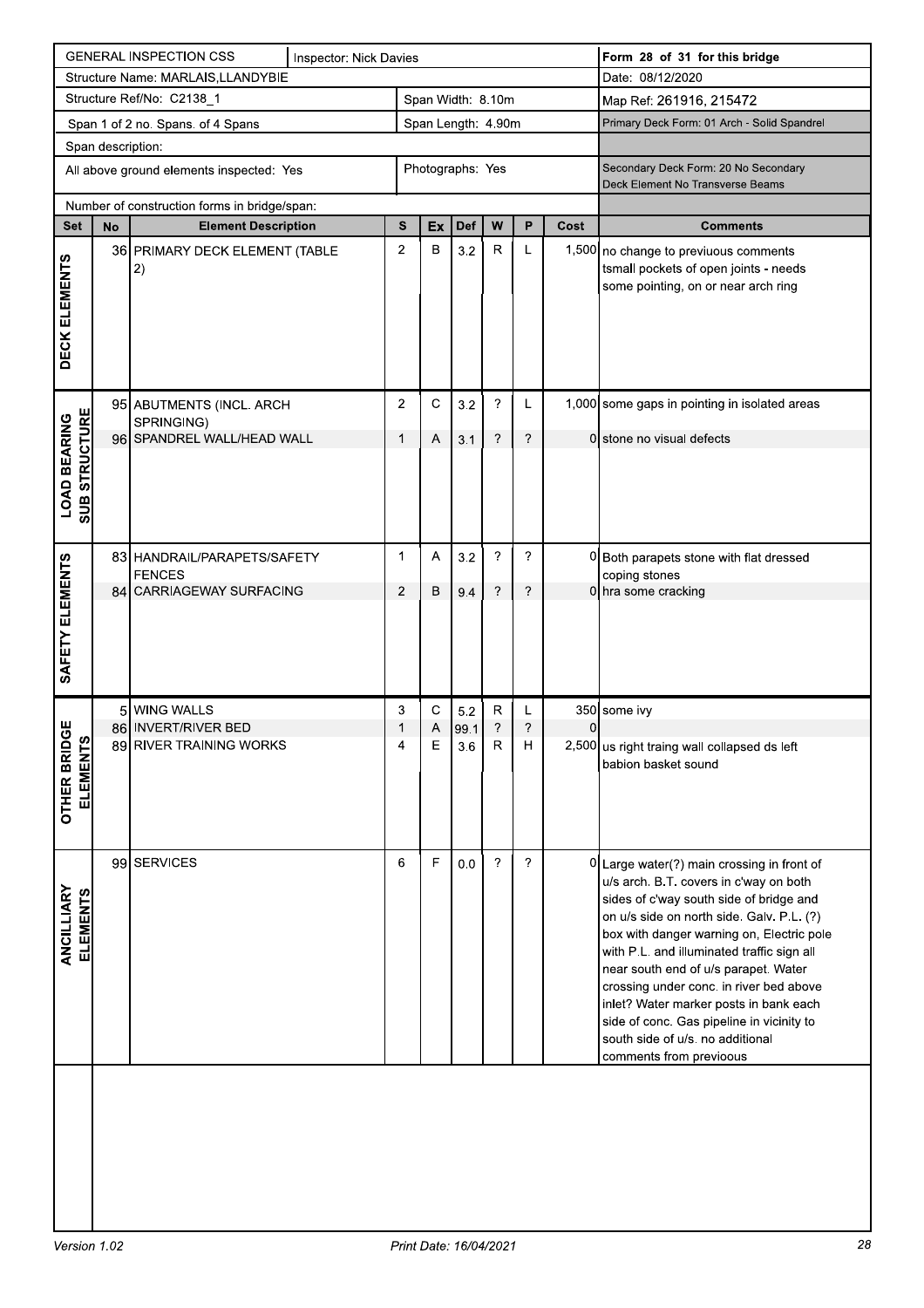|       |                                   |                                |                                                       |                | <b>Multiple Defects</b>     |                                         |                               |
|-------|-----------------------------------|--------------------------------|-------------------------------------------------------|----------------|-----------------------------|-----------------------------------------|-------------------------------|
|       | Element<br><b>Number</b>          | <b>Defect</b><br><b>Number</b> | <b>Severity</b>                                       | <b>Extent</b>  | <b>Defect</b>               |                                         | <b>Comments</b>               |
|       | 36                                | 1                              | $\overline{c}$                                        | B              | 3.4                         | small crack us left and right voissiors |                               |
|       | 83                                | $\overline{1}$                 | $\overline{3}$                                        | $\overline{C}$ | $5.2$                       | Us left end of parapet ivy              |                               |
|       |                                   |                                |                                                       |                |                             |                                         |                               |
|       |                                   |                                |                                                       |                | <b>Inspector's Comments</b> |                                         |                               |
|       |                                   |                                | No comments recorded by inspector.                    |                |                             |                                         |                               |
|       | Name: Nick Davies                 |                                |                                                       | Signed:        |                             |                                         | Date: 08/12/2020              |
|       | No comments recorded by engineer. |                                |                                                       |                |                             |                                         |                               |
| Name: |                                   |                                |                                                       | Signed:        |                             |                                         | Date: 01/01/1970              |
|       |                                   |                                |                                                       |                | <b>Work Required</b>        |                                         |                               |
|       | Reference No.                     | $\overline{5}$                 | <b>Suggested Remedial Work</b><br>R REPAIR / MAINTAIN |                |                             | Priority<br><b>LOW</b>                  | <b>Estimated Cost</b><br>£350 |
|       |                                   | 36                             | R REPAIR / MAINTAIN                                   |                |                             | LOW                                     | £1,500                        |
|       |                                   | 36                             | N NO ACTION MONITOR ONLY                              |                | $\overline{?}$              |                                         | £0                            |
|       |                                   | 83                             | R REPAIR / MAINTAIN                                   |                |                             | LOW                                     | £500                          |
|       |                                   | 89                             | R REPAIR / MAINTAIN                                   |                |                             | <b>HIGH</b>                             | £2,500                        |
|       |                                   |                                |                                                       |                |                             |                                         |                               |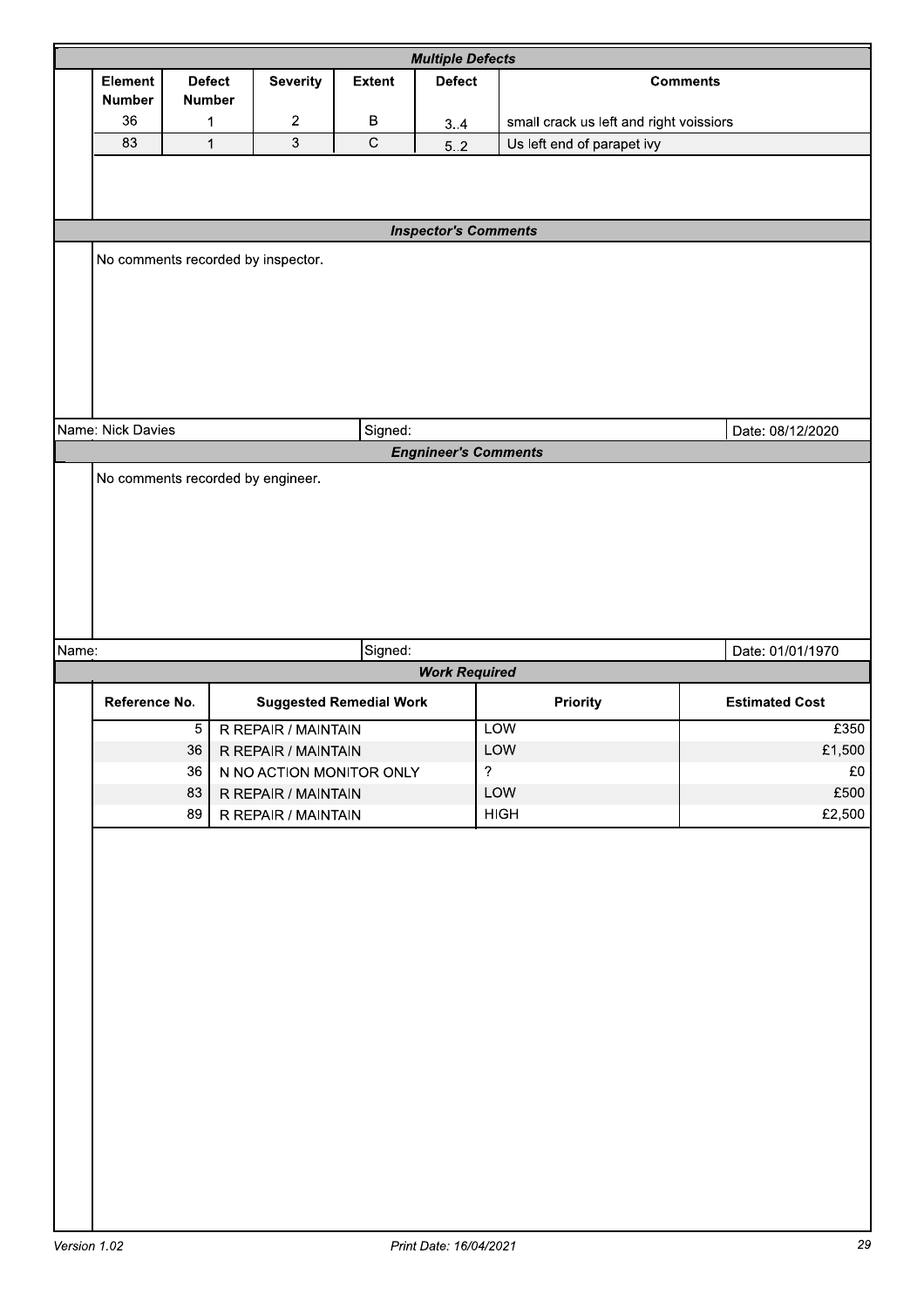|                                       |                   | <b>GENERAL INSPECTION CSS</b>                | Inspector: Nick Davies |              |                           |         |                |                |      | Form 30 of 31 for this bridge                                            |
|---------------------------------------|-------------------|----------------------------------------------|------------------------|--------------|---------------------------|---------|----------------|----------------|------|--------------------------------------------------------------------------|
|                                       |                   | Structure Name: MARLAIS, LLANDYBIE           |                        |              |                           |         |                |                |      | Date: 08/12/2020                                                         |
|                                       |                   | Structure Ref/No: C2138_1                    |                        |              | Span Width: 8.10m         |         |                |                |      | Map Ref: 261916, 215472                                                  |
|                                       |                   | Span 2 of 2 no. Spans. of 4 Spans            |                        |              | Span Length: 1.55m        |         |                |                |      | Primary Deck Form: 01 Arch - Solid Spandrel                              |
|                                       | Span description: |                                              |                        |              |                           |         |                |                |      |                                                                          |
|                                       |                   | All above ground elements inspected: Yes     |                        |              | Photographs: Yes          |         |                |                |      | Secondary Deck Form: 20 No Secondary<br>Deck Element No Transverse Beams |
|                                       |                   | Number of construction forms in bridge/span: |                        |              |                           |         |                |                |      |                                                                          |
| <b>Set</b>                            | $\mathsf{No}$     | <b>Element Description</b>                   |                        | ${\bf s}$    | Ex                        | Def     | W              | $\mathsf{P}$   | Cost | <b>Comments</b>                                                          |
|                                       |                   | 36 PRIMARY DECK ELEMENT (TABLE               |                        | $\mathbf{1}$ | $\boldsymbol{\mathsf{A}}$ | 3.1     | $\gamma$       | $\overline{?}$ |      | 0 appears sound could only inspect from                                  |
| DECK ELEMENTS                         |                   | $ 2\rangle$                                  |                        |              |                           |         |                |                |      | either end                                                               |
|                                       |                   |                                              |                        |              |                           |         |                |                |      |                                                                          |
|                                       |                   |                                              |                        |              |                           |         |                |                |      |                                                                          |
|                                       |                   |                                              |                        |              |                           |         |                |                |      |                                                                          |
|                                       |                   |                                              |                        |              |                           |         |                |                |      |                                                                          |
|                                       |                   |                                              |                        |              |                           |         |                |                |      |                                                                          |
|                                       |                   | 96 SPANDREL WALL/HEAD WALL                   |                        | $\mathbf{1}$ | $\boldsymbol{\mathsf{A}}$ | 3.1     | $\overline{?}$ | $\overline{?}$ |      | 0 stone appears sound                                                    |
| <b>LOAD BEARING<br/>SUB STRUCTURE</b> |                   |                                              |                        |              |                           |         |                |                |      |                                                                          |
|                                       |                   |                                              |                        |              |                           |         |                |                |      |                                                                          |
|                                       |                   |                                              |                        |              |                           |         |                |                |      |                                                                          |
|                                       |                   |                                              |                        |              |                           |         |                |                |      |                                                                          |
|                                       |                   |                                              |                        |              |                           |         |                |                |      |                                                                          |
|                                       |                   | 86 INVERT/RIVER BED                          |                        | 3            | D                         | $7.2\,$ | ${\sf R}$      | L              |      | 1,000 Culvert clearance max. 0.7m throughout.                            |
|                                       |                   |                                              |                        |              |                           |         |                |                |      |                                                                          |
|                                       |                   |                                              |                        |              |                           |         |                |                |      |                                                                          |
| <b>ELEMENTS</b>                       |                   |                                              |                        |              |                           |         |                |                |      |                                                                          |
| <b>OTHER BRIDGE</b>                   |                   |                                              |                        |              |                           |         |                |                |      |                                                                          |
|                                       |                   |                                              |                        |              |                           |         |                |                |      |                                                                          |
|                                       |                   |                                              |                        |              |                           |         |                |                |      |                                                                          |
|                                       |                   |                                              |                        |              |                           |         |                |                |      |                                                                          |
|                                       |                   |                                              |                        |              |                           |         |                |                |      |                                                                          |
|                                       |                   |                                              |                        |              |                           |         |                |                |      |                                                                          |
|                                       |                   |                                              |                        |              |                           |         |                |                |      |                                                                          |
|                                       |                   |                                              |                        |              |                           |         |                |                |      |                                                                          |
|                                       |                   |                                              |                        |              |                           |         |                |                |      |                                                                          |
|                                       |                   |                                              |                        |              |                           |         |                |                |      |                                                                          |
|                                       |                   |                                              |                        |              |                           |         |                |                |      |                                                                          |
|                                       |                   |                                              |                        |              |                           |         |                |                |      |                                                                          |
|                                       |                   |                                              |                        |              |                           |         |                |                |      |                                                                          |
|                                       |                   |                                              |                        |              |                           |         |                |                |      |                                                                          |
|                                       |                   |                                              |                        |              |                           |         |                |                |      |                                                                          |
|                                       |                   |                                              |                        |              |                           |         |                |                |      |                                                                          |
|                                       |                   |                                              |                        |              |                           |         |                |                |      |                                                                          |
|                                       |                   |                                              |                        |              |                           |         |                |                |      |                                                                          |
|                                       |                   |                                              |                        |              |                           |         |                |                |      |                                                                          |
|                                       |                   |                                              |                        |              |                           |         |                |                |      |                                                                          |
|                                       |                   |                                              |                        |              |                           |         |                |                |      |                                                                          |
|                                       |                   |                                              |                        |              |                           |         |                |                |      |                                                                          |
|                                       |                   |                                              |                        |              |                           |         |                |                |      |                                                                          |
|                                       |                   |                                              |                        |              |                           |         |                |                |      |                                                                          |
|                                       |                   |                                              |                        |              |                           |         |                |                |      |                                                                          |